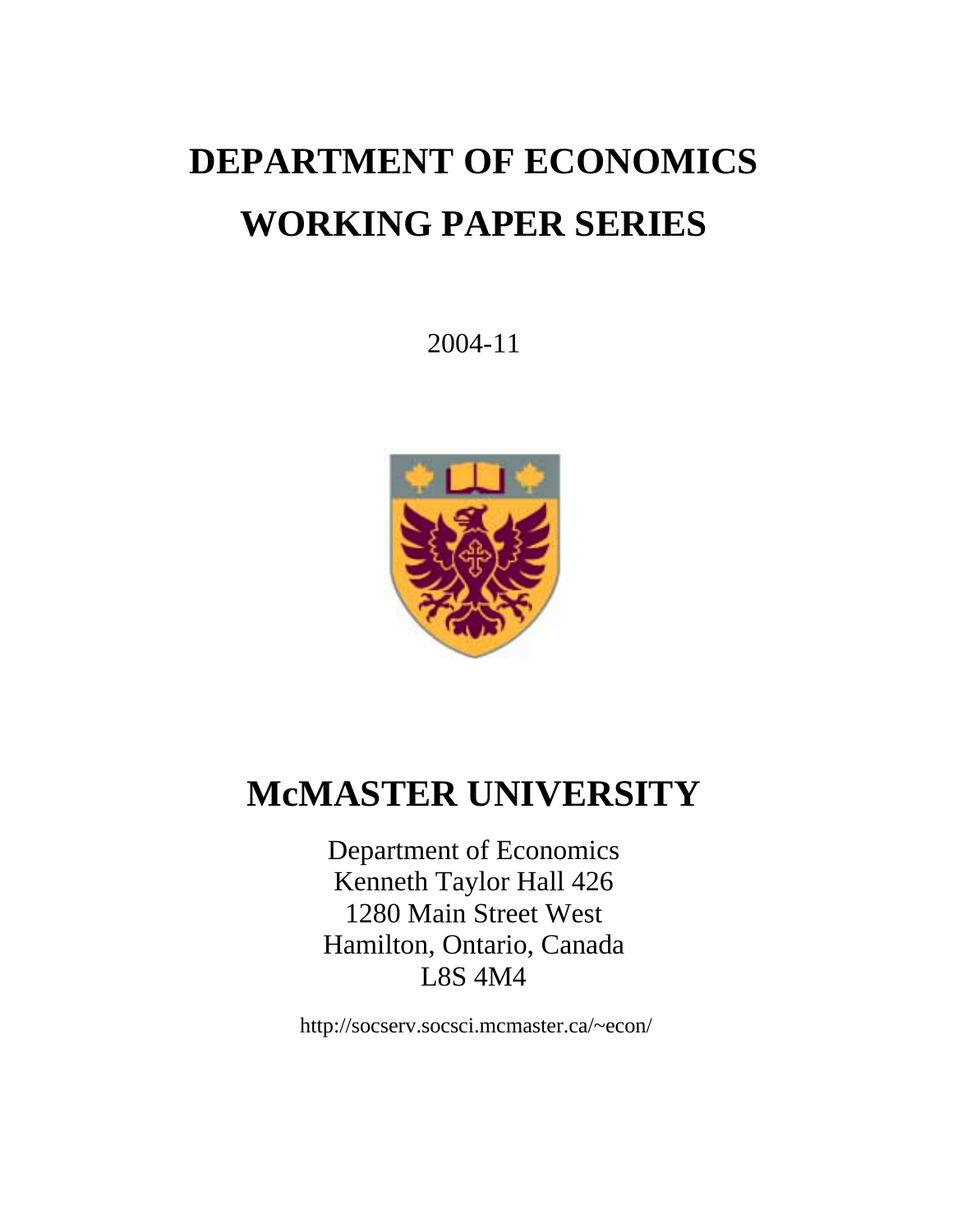## **Racial Profiling, Statistical Discrimination, and the Effect of a Colorblind Policy on the Crime Rate\***

David Bjerk

Working Paper Department of Economics McMaster University

\*For most current version of this paper, go to http://socserv.socsci.mcmaster.ca/bjerk/papers.html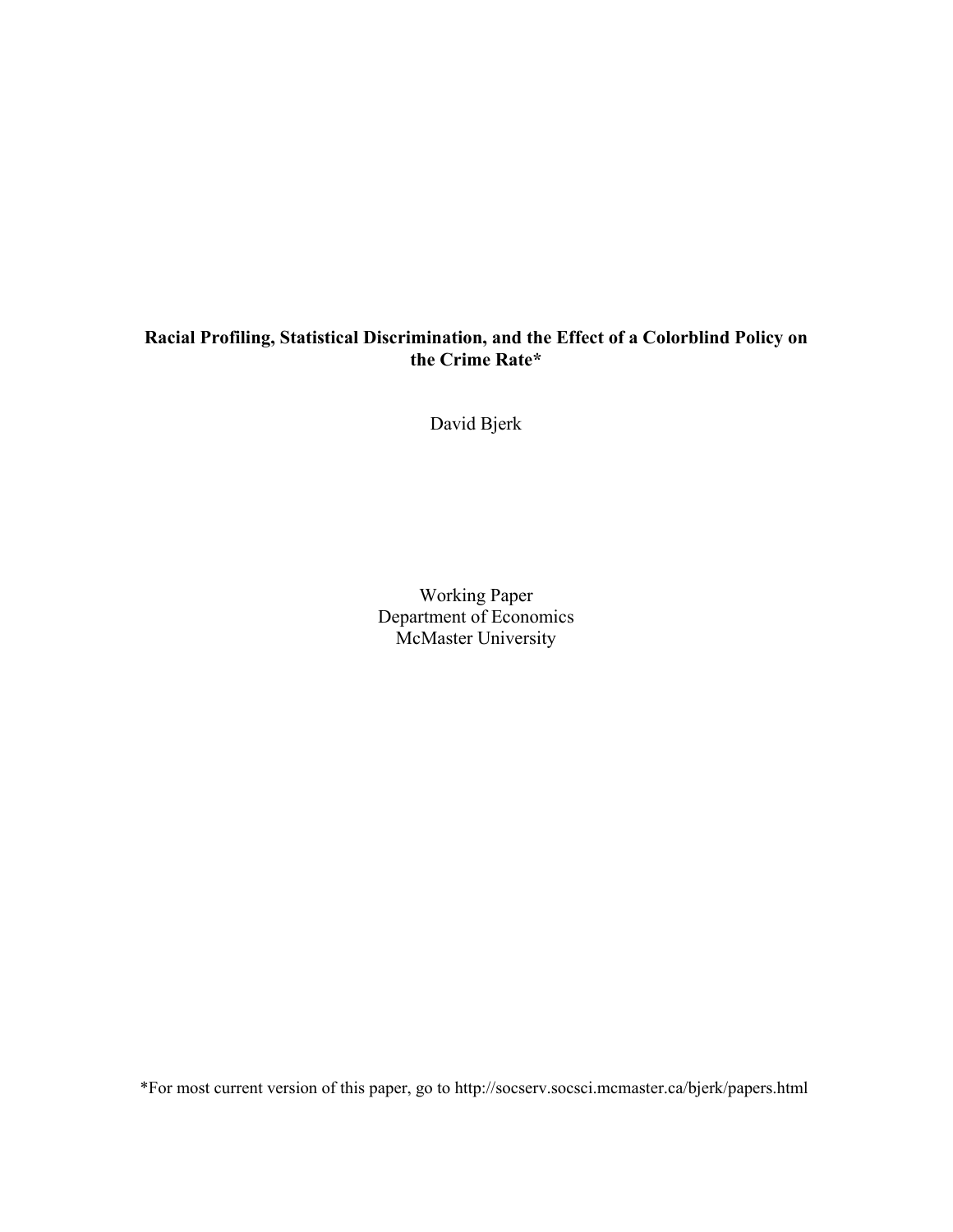# RACIAL PROFILING, STATISTICAL DISCRIMINATION, and the Effect of a Colorblind Policy on the CRIME RATE

David Bjerk<sup>∗</sup>

Department of Economics, McMaster University bjerkd@mcmaster.ca

February 25, 2004

#### Abstract

Using a model similar to labor market models of statistical discrimination, I describe how and why racial profiling can arise even when law enforcement officers are racially unbiased. Specifically, if one racial group has a higher fraction of individuals who are at risk of committing the relevant type of crime than another, and if law enforcement officers can observe a noisy signal of guilt in addition to an individual's race, then it will be optimal for officers to treat observationally equivalent individuals of different races differently. Moreover, this model can be used to show how the effect of a racially colorblind policy on the overall crime rate for a particular type of crime will depend on the racial make-up of the relevant jurisdiction, the relative proportions of each racial group that are at risk of choosing to commit that crime, the proportion of the relevant population that officers can observe, the magnitude of the punishment for that particular type of crime, and distribution of the benefits to committing that particular crime. The implications coming from this analysis are then applied and analyzed with respect to two specific contexts—highway patrol vehicle searches for drugs or weapons, and border patrol investigations of foreign entrants for terrorist connections.

<sup>∗</sup>Thanks to Seungjin Han and participants in the McMaster Economics Seminar for their helpful comments. JEL codes K14, K42, J71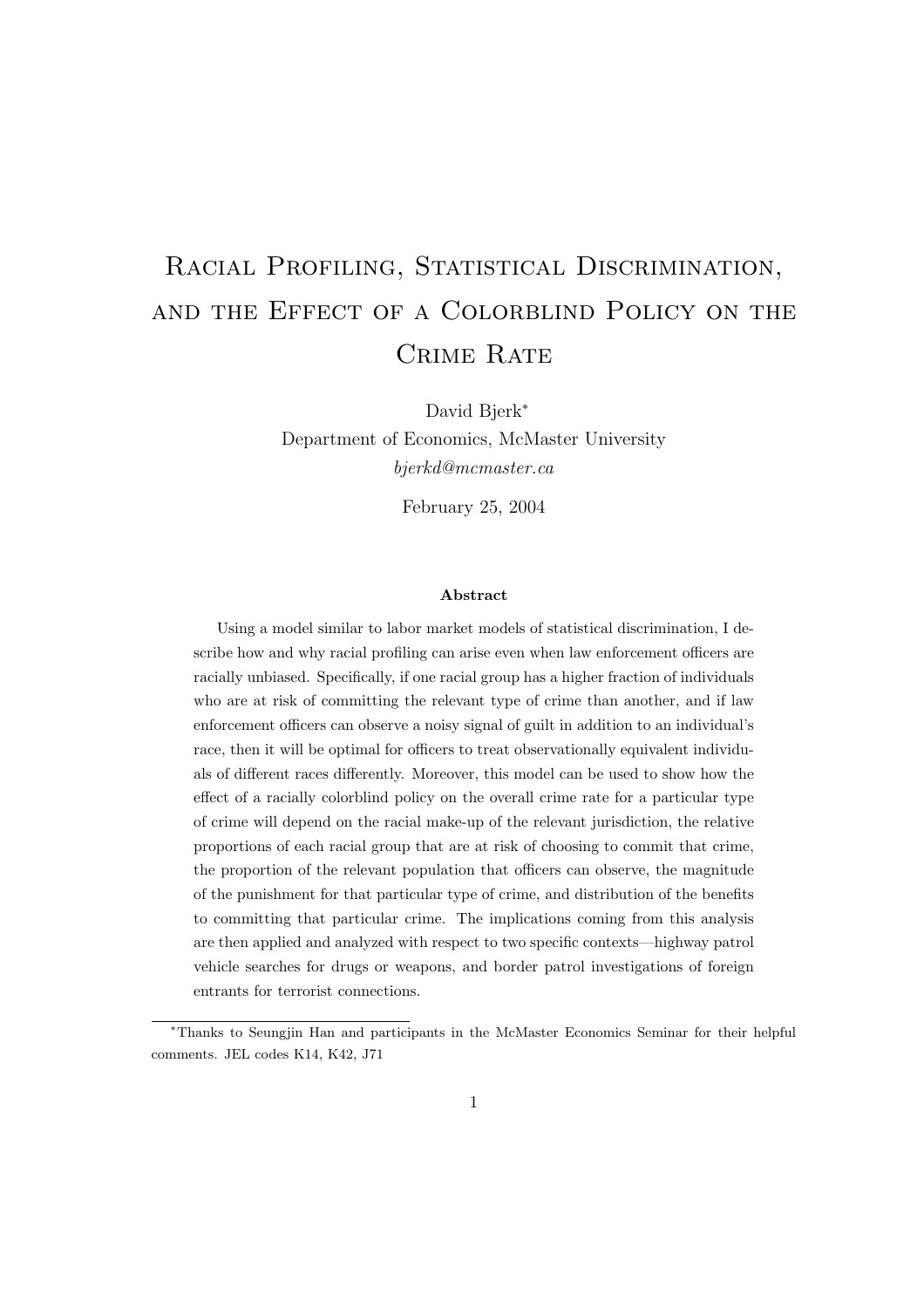## 1 Introduction

Racial profiling by law enforcement officers, or "using race as a factor in conducting stops, searches, and other investigative procedures," [Bush, 2001] has attracted a vast amount of attention over the last decade. In a Gallup Poll from 1999, more than half of Americans polled believed that police actively engage in the practice of racial profiling, including 56 percent of whites surveyed and 77 percent of blacks surveyed. Moreover, the same survey showed that 72 percent of black men between the ages of 18 and 34 believed they had been stopped because of race [Ramirez, McDevitt, and Farell, 2000]. These perceptions of widespread racial profiling, and the view that treating individuals differently based on their race is unethical and unconstitutional, have led to numerous efforts to implement policies that would eradicate racial profiling by law enforcement officers.<sup>1</sup>

If racially unequal behavior by law enforcement officers were soley the result of racial bias, then ethical concerns undoubtedly justify the imposition of such anti-profiling policies. However, racial profiling could also result from a form of statistical discrimination, where racially unbiased law enforcement officers use race as a signal of other unobservable traits that relate to criminal proclivity. While the ethics and constitutionality of this type of discrimination are also questionable, such statistical discrimination type behavior may persist because it is the most efficient way for officers to maximize the expected guilt rate among individuals they investigate or search. Hence, banning racial profiling may come at the cost of increasing the overall crime rate and/or increasing the cost of crime control.

This paper looks at this cost theoretically, describing how the overall crime rate may be affected by enforcing colorblind police behavior. In doing so, I first devise a model of law enforcement and individual behavior showing how and why statistical discrimination may arise in equilibrium. This model is similar to those used for examining statistical discrimination in the context of the labor market, most notably Coate and Loury [1993]. In the model used here, individuals decide whether or not to commit a particular crime based on the benefits they incur from doing so, the cost to getting caught for doing

<sup>&</sup>lt;sup>1</sup>More than twenty states have passed legislation prohibiting racial profiling and/or requiring jurisdictions within the state to collect data on law enforcement stops and searches [Racial Profiling Data Collection Resource Center, 2003].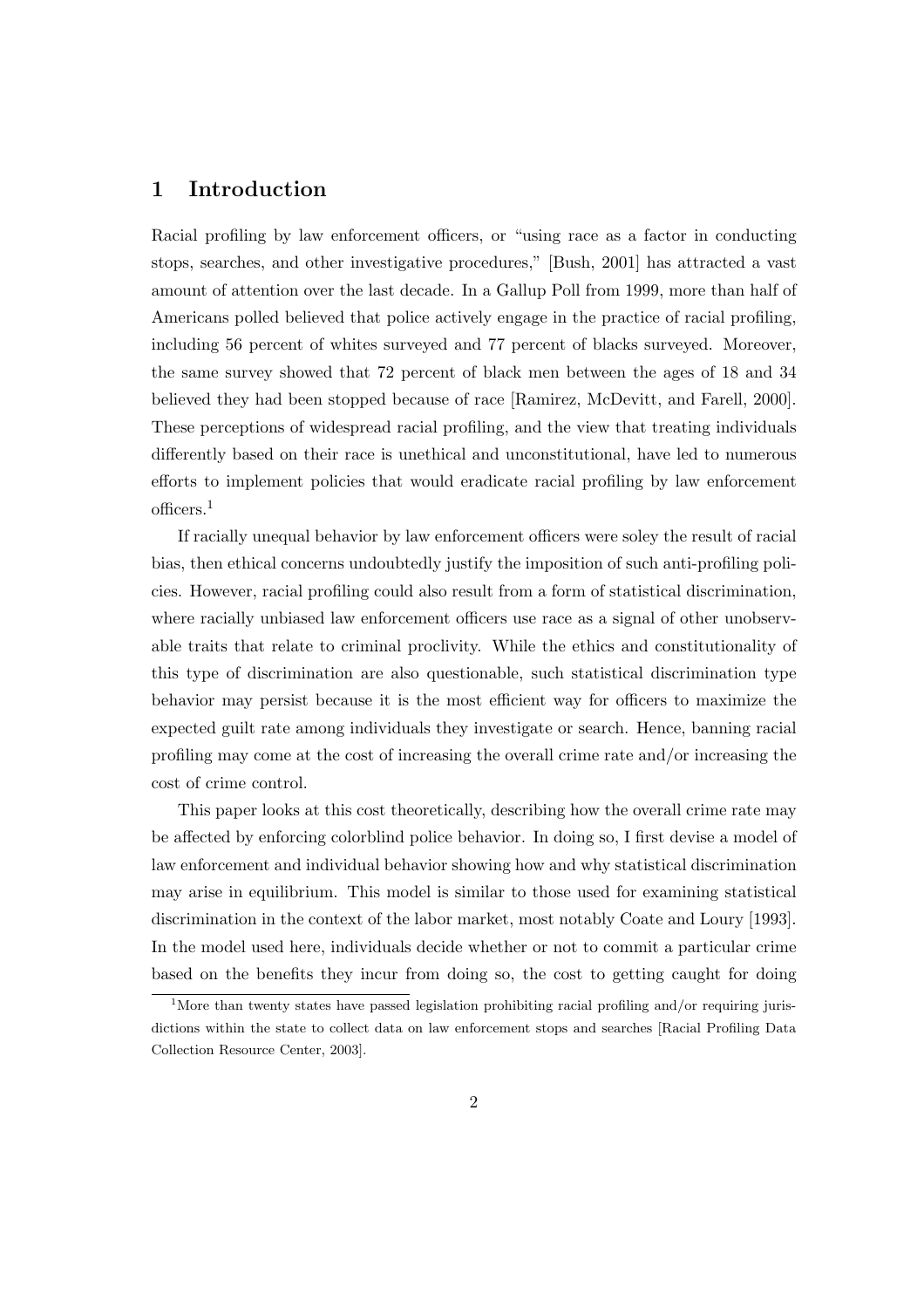so, and their belief concerning the probability they will be caught for doing so. A law enforcement officer on the other hand, decides on a case by case basis whether or not to investigate each individual he observes based on an endogenous guilt signal emitted by the individual, the officer's belief regarding the overall guilt rate of the individual's racial group, the benefit the officer incurs from a successful investigation, and the cost to performing an investigation.

In equilibrium, all beliefs correspond to the truth and the optimal strategy for unbiased officers is to treat observationally similar members of two racial groups differently as long as one of the groups has a higher proportion of individuals who can be classified as "at risk" of committing the particular relevant crime. While this result in and of itself is relatively unsurprising, the model also shows that if statistical discrimination is the cause of racially unequal investigation rates, then it must be the case that the more frequently investigated race has a higher overall guilt rate than the other race, while the guilt rate for *investigated* members of the more frequently investigated race can be greater than, equal to, or less than the guilt rate for the investigated members of the other race. Both of these results are in direct contrast to the previous work that has attempted to examine statistical discrimination in the context of racial profiling in policing [Knowles, Persico, and Todd, 2001; Persico, 2002; Hernandez-Murillo and Knowles, 2003]. Moreover, because of these results, this paper reveals that in order to identify whether racially unequal investigation rates can be due to statistical discrimination rather than racial bias among law enforcement officers, it is necessary to have data regarding the overall guilt rate of each group, not just the guilt rate among the investigated members of each racial group (the only data that is currently available).

After describing the equilibrium when unconstrained law enforcement officer behavior results in statistical discrimination, I derive the equilibrium that would arise if a theoretical policy were implemented such that officers are constrained to behave in a perfectly colorblind manner. I show that the degree to which such a colorblind policy alters the crime rate will depend on the relevant crime in question and characteristics of the relevant jurisdiction. In general, if a group  $b$  has a higher fraction of individuals who are at risk of committing the relevant crime than group  $a$ , then a colorblind policy will lead to smaller increases (or possibly even decreases) in the overall crime rate (i) the smaller the proportion of the jurisdiction that is made up of group  $b$ , (ii) the more equal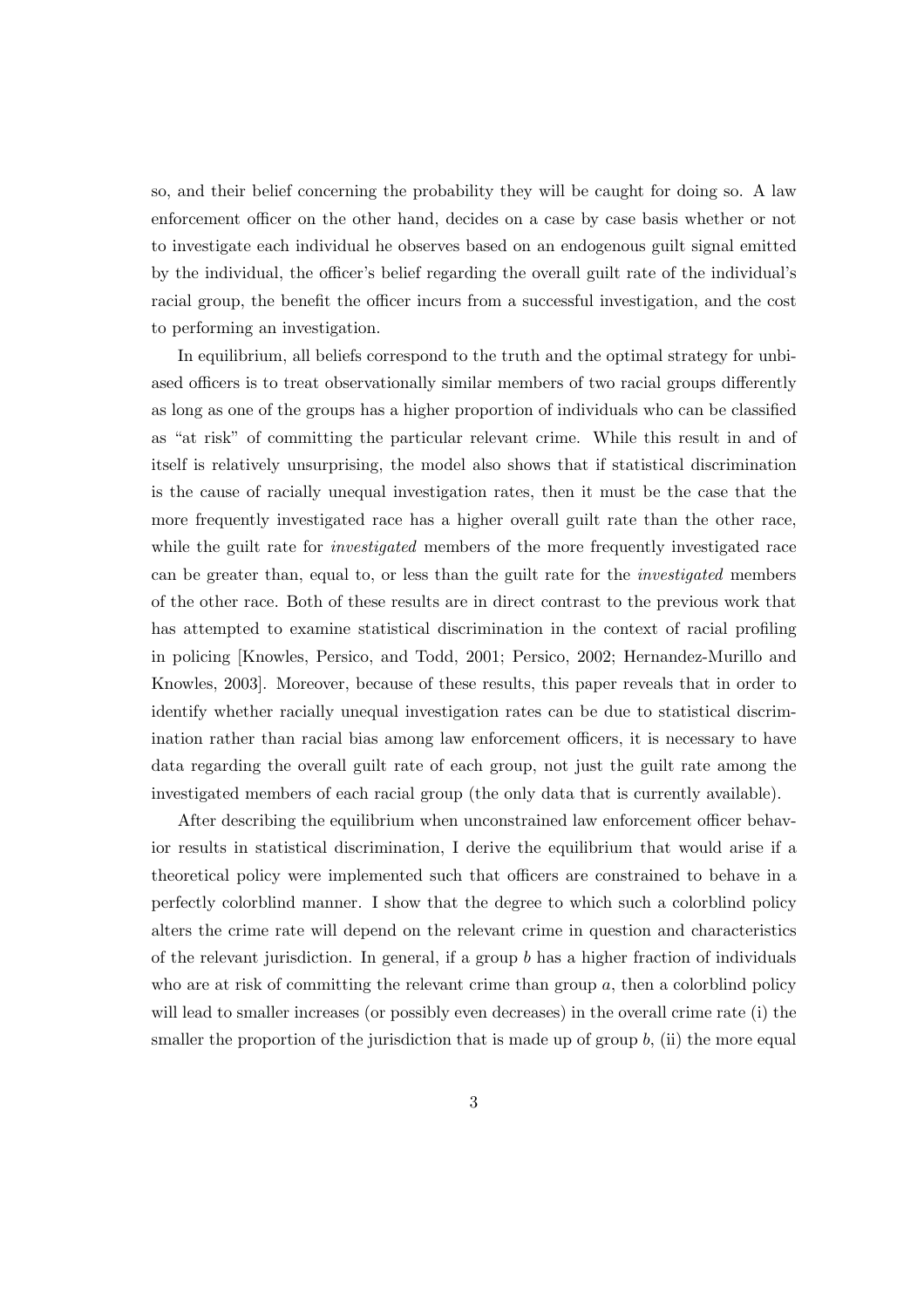the two groups are in terms of their relative fractions of individuals who are at risk of committing the relevant crime, (iii) the smaller the proportion of the relevant population officers are able to observe, (iv) the smaller the penalty associated with the relevant crime, and (v) the smaller the proportion of individuals who incur a large benefit from committing the relevant crime relative to those who only incur a small benefit.

Finally, I discuss the results of this model in two contexts relevant for racial profiling motor vehicle searches by highway patrol and investigation of foreign nationals by border patrol officers at U.S. airports and highways. The model suggests that the crime rate cost to a colorblind policy is likely to be quite small (and possibly even negative) with respect to highway motor vehicle searches, but may be substantially larger with respect to investigation of foreigners coming into a country such as the United States.

### 2 Previous Literature

Despite the fact that economists have long examined statistical discrimination in the context of labor markets [Phelps, 1972; Arrow, 1973; Aiger and Cain, 1977; Lundberg and Startz, 1983; Coate and Loury, 1993; Cornell and Welch, 1996; Moro and Norman, 2003], economists have just begun applying such thinking to racial inequality in other areas, such as police searches. Currently, there exist only a handful papers in this area, namely Farmer and Terrell [2001], Knowles, Persico, and Todd [2001], Persico [2002], and Hernandez-Murillo and Knowles, [2003]. Since these latter three papers all use similar underlying models to obtain their results, I will subsequently refer to these three papers as "KPT and the related papers," since Knowles, Persico, and Todd [2001] was the first of these to appear in print.

KPT and the related papers all essentially focus on the Nash equilibrium of a simultaneous move game, where police decide what proportion of each group to investigate in order to maximize the guilt rate among the investigated, and members of each group decide whether or not to commit the relevant crime (i.e. carry contraband) based on whether the benefit to doing so exceeds the expected cost. In Persico [2002], only race is observable by police, meaning groups simply refer to racial groups. In Knowles, Persico, and Todd [2001] and Hernandez-Murillo and Knowles [2003] however, police can also observe other exogenous characteristics besides race, meaning groups are made up of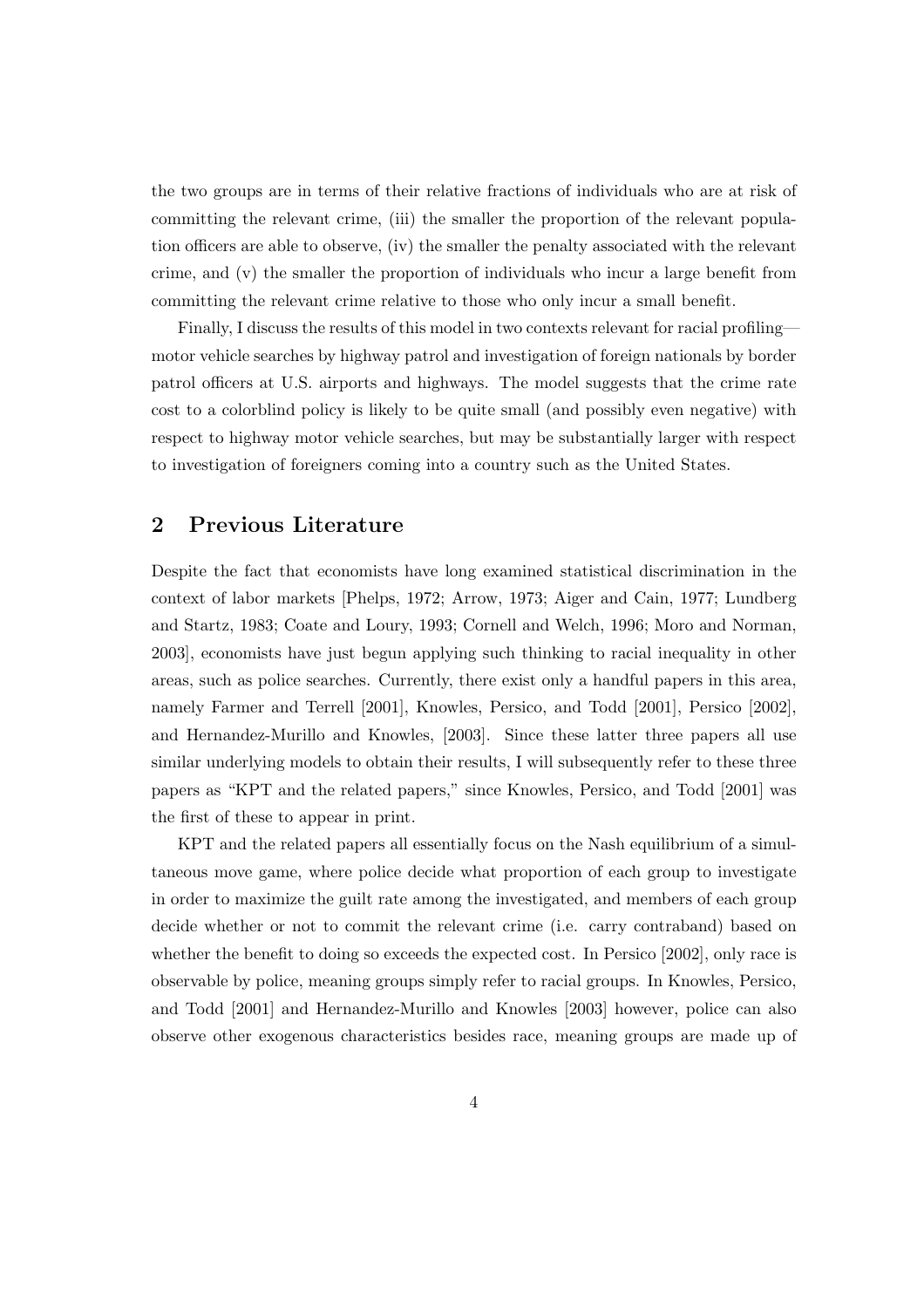all individuals with similar race/characteristic combinations. In what follows, I will use "groups" to refer to the more general race/characteristic combinations, but the discussion would generally be the same using the more restrictive definition used in Persico  $[2002]$ <sup>2</sup>

The equilibrium that results from the environment proposed by KPT and the related papers is one in which police employ investigation rates (possibly differing) over each group such that, given these investigation rates, the fraction of each group that chooses to carry contraband (i.e. the "guilt rate" for each group) is equal across all groups and is such that police are indifferent between investigating and not investigating members of each group. Such behavior can be maintained in equilibrium because police are indifferent between investigating and not investigating members from each group, meaning any search rate between zero and one will be weakly optimal from the police officers' perspective. Moreover, this equilibrium is unique, because if any group had a crime rate higher than the rate at which police officers were indifferent between investigating and not investigating, then police would investigate all members of this group with probability one, and the construction of the model is such that, with an investigation probability of one, it would not be optimal for any members of this group to carry contraband. Hence, such a situation cannot be maintained as an equilibrium in this environment. A similar argument can be made for a situation where one group had a lower crime rate than that which makes police officers indifferent between investigating and not investigating.

This equilibrium implies that unequal investigation rates across races are consistent with racially unbiased officers as long as, for any given observable characteristics, members of one race generally incur higher benefits to carrying contraband (or incur lower costs of arrest) than the other. With such an assumption, officers have to investigate groups containing members of the more crime prone race at higher rates in order to make it optimal for all groups to carry contraband at the same equilibrium rate. This implies that, in equilibrium, a higher fraction of the more crime prone race will be investigated. Knowles, Persico, and Todd [2001] (as well as Hernandez-Murillo and Knowles

<sup>2</sup>Furthermore, in KPT and the related papers, police simply decide whether or not to search individuals. In this paper, I use the more general term "investigate," where a search is assumed to be the type of investigation relevant to highway patrol officers.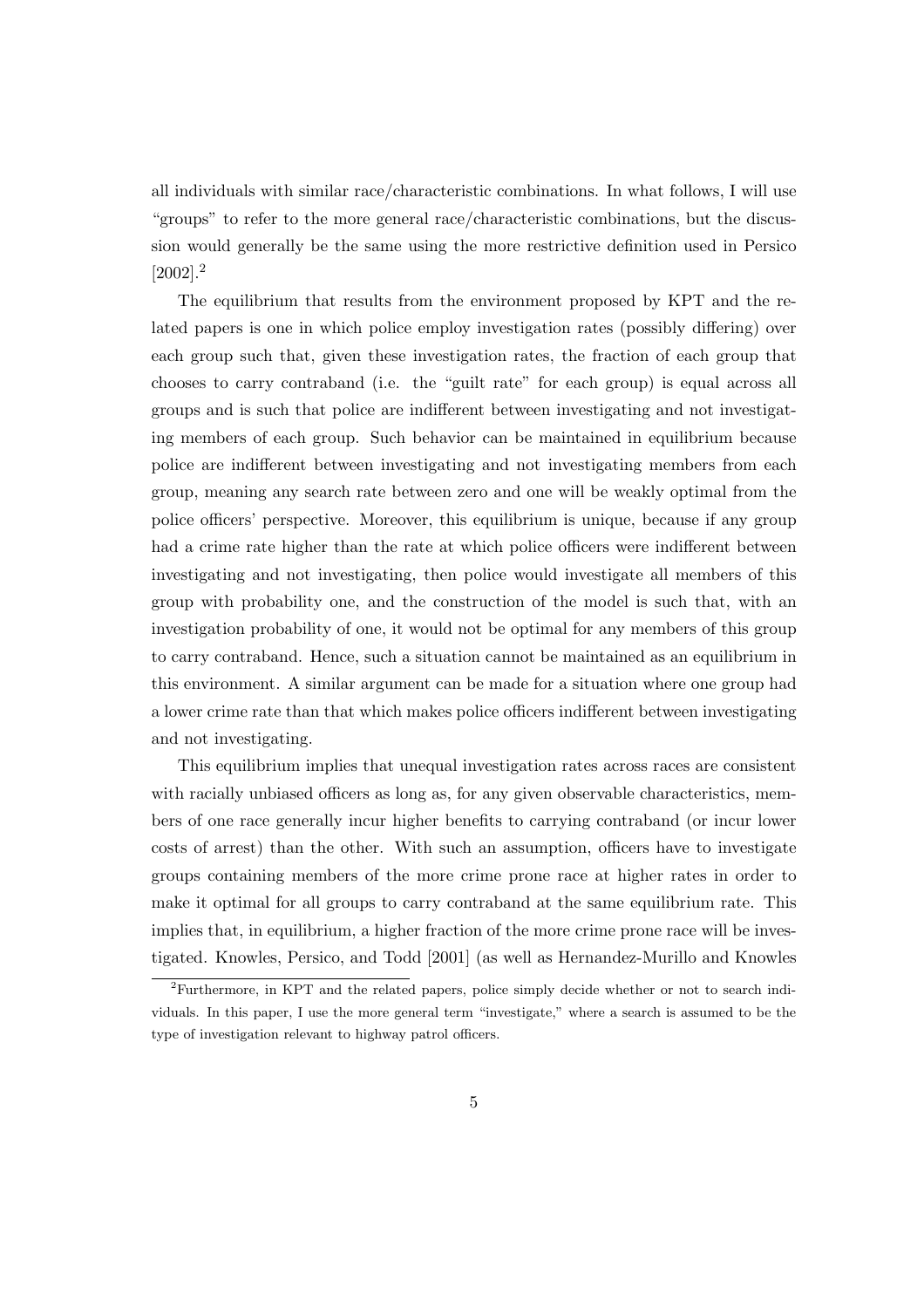[2003]) use this equilibrium to motivate a "test" for whether or not observed racially unequal search rates in particular highway stretches are due to statistical discrimination or racial bias among state troopers. In particular, they claim that unequal search rates across racial groups are consistent with unbiased officers as long as guilt rates among the searched are equal across races (as required by their equilibrium with unbiased officers). If guilt rates differ across racial groups, then Knowles, Persico, and Todd [2001] argue that officers must be biased against the race with the lower guilt rate, regardless of which race is searched at a higher rate. Persico [2002] also uses the equilibrium result that guilt rates must be equal across all searched groups when proving his lemmas regarding how a policy that makes search rates more racially fair will affect the overall crime rate.

While these papers provide an important starting point for thinking rigorously about statistical discrimination in the context of policing, the equilibria discussed in these papers lead to some unappealing results for this context. First, since each group has the same guilt rate in equilibrium, police choose who to investigate at random. Not only is this behavior generally illegal in many real world contexts,<sup>3</sup> but it is also quite unrealistic, as it means that the guilt rate among those investigated should equal the guilt rate among those who are not investigated. In practice, this implies that officers' experiences do not make them any better at spotting law-breakers than a machine that picks individuals at random.

Second, and maybe even more importantly, the implicit beliefs necessary to maintain this equilibrium make the resulting behavior difficult to reconcile with officers being racially unbiased. Specifically, as discussed above, in order to maintain the necessary equilibrium investigation rates, officers must be indifferent between investigating and not investigating members of each group. This implicitly assumes that officers believe each racial group has equal guilt rates, making officers indifferent between investigating members of different races with respect to maximizing the guilt rate among the investigated. Given each officer is indifferent between which race to search in terms of maximizing successful investigation rates, it seems problematic to focus on an equilibrium where unbiased officers still choose to systematically investigate one race at a

<sup>&</sup>lt;sup>3</sup>For example, before conducting a search, New Jersey State Troopers must "be prepared to point to specific facts and the reasonable inferences that can be drawn from those known facts to support the suspicion that this particular individual may be carrying a concealed weapon." [Verniero and Zoubek, 1999]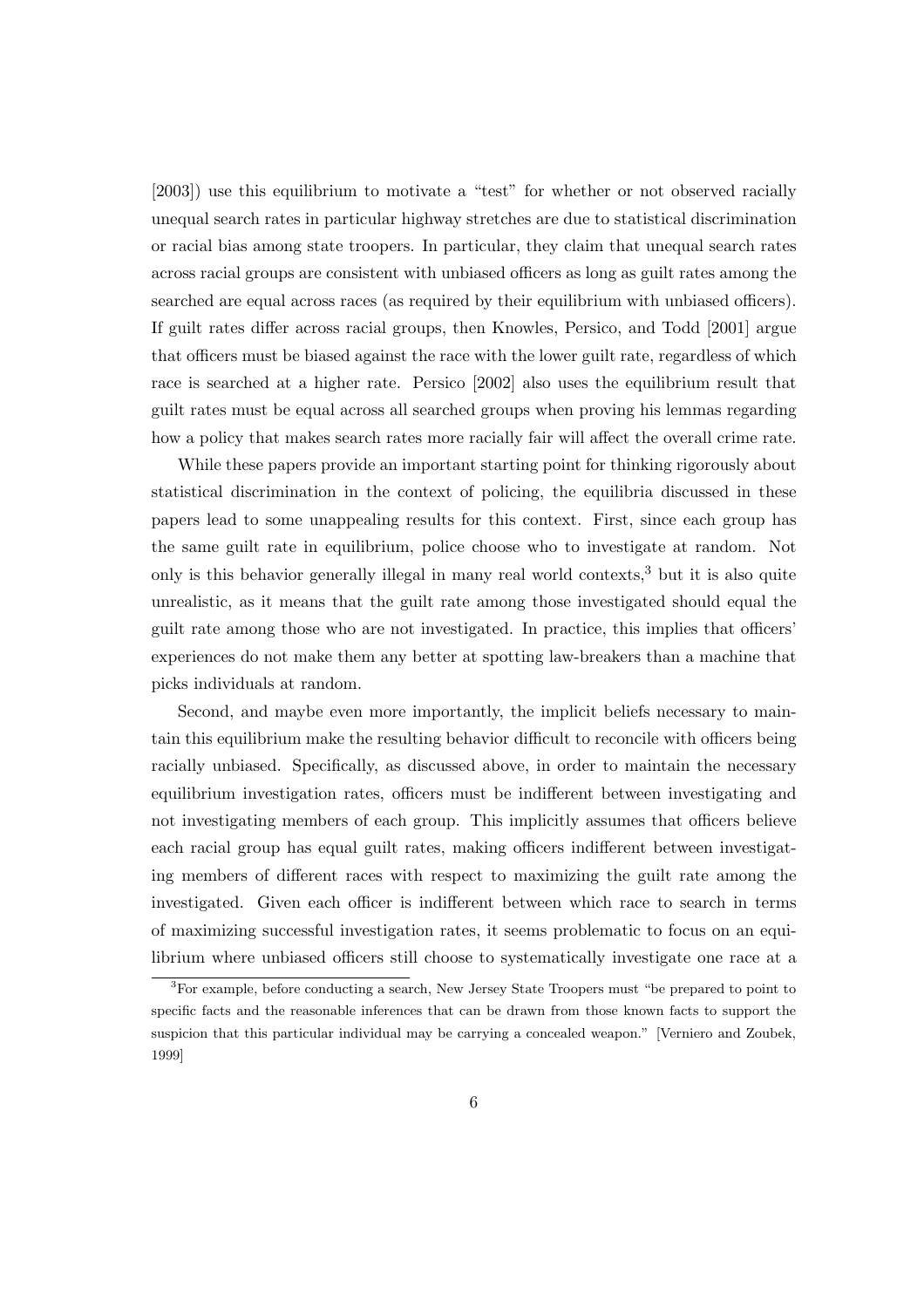higher rate than the other, as such behavior can be argued to only be consistent with racial bias.<sup>4</sup>

In addition to these unappealing outcomes, the equilibrium and all the results coming from KPT and the related papers hinge on the fact that law enforcement officers will never find it optimal to investigate a particular group (i.e. all individuals with a particular race/characteristics combination) with probability one in equilibrium. As mentioned above, the reason this is true is because in these models, if officers investigate a particular group with probability one, every member of that group carrying contraband would be caught. Therefore, no member of that group would find it optimal to carry contraband, making it not optimal for police to use the strategy of investigating that group with probability one.

However, this necessary assumption that police never find it optimal to investigate any groups with probability one in equilibrium requires two rather strong implicit assumptions. First, it requires that police can observe or come in contact with every member of each group, so that when police choose to search members of a particular group with probability one, they will actually search every member of that particular group. To see why this implicit assumption is necessary, say law enforcement officers could only observe a small fraction of the population. If this was the case, then even if officers decide to investigate members of a particular group they observe with probability one, many individuals in that group may still find it optimal to carry contraband since there is a high probability they will not be observed, and therefore not investigated. Since a significant fraction of this group still chooses to carry contraband even if they know they will be investigated with probability one if they are observed, officers may still find it optimal to investigate every member of this group they observe with probability one. Since in many jurisdictions where racial profiling has become an issue (highways, stores) officers are unlikely to be able to observe every individual, this assumption may be problematic.

Second, for it to be true that police never investigate one group with probability one in equilibrium, all observed characteristics must be exogenous and deterministic.

<sup>&</sup>lt;sup>4</sup>To state this point another way, say officers are defined to be racially unbiased only if they use similar investigate rates across races when they believe races to be equally likely of being guilty. Under this definition of unbiasedness, it is not possible for the equilibrium coming out of KPT to be maintained with racially unbiased officers.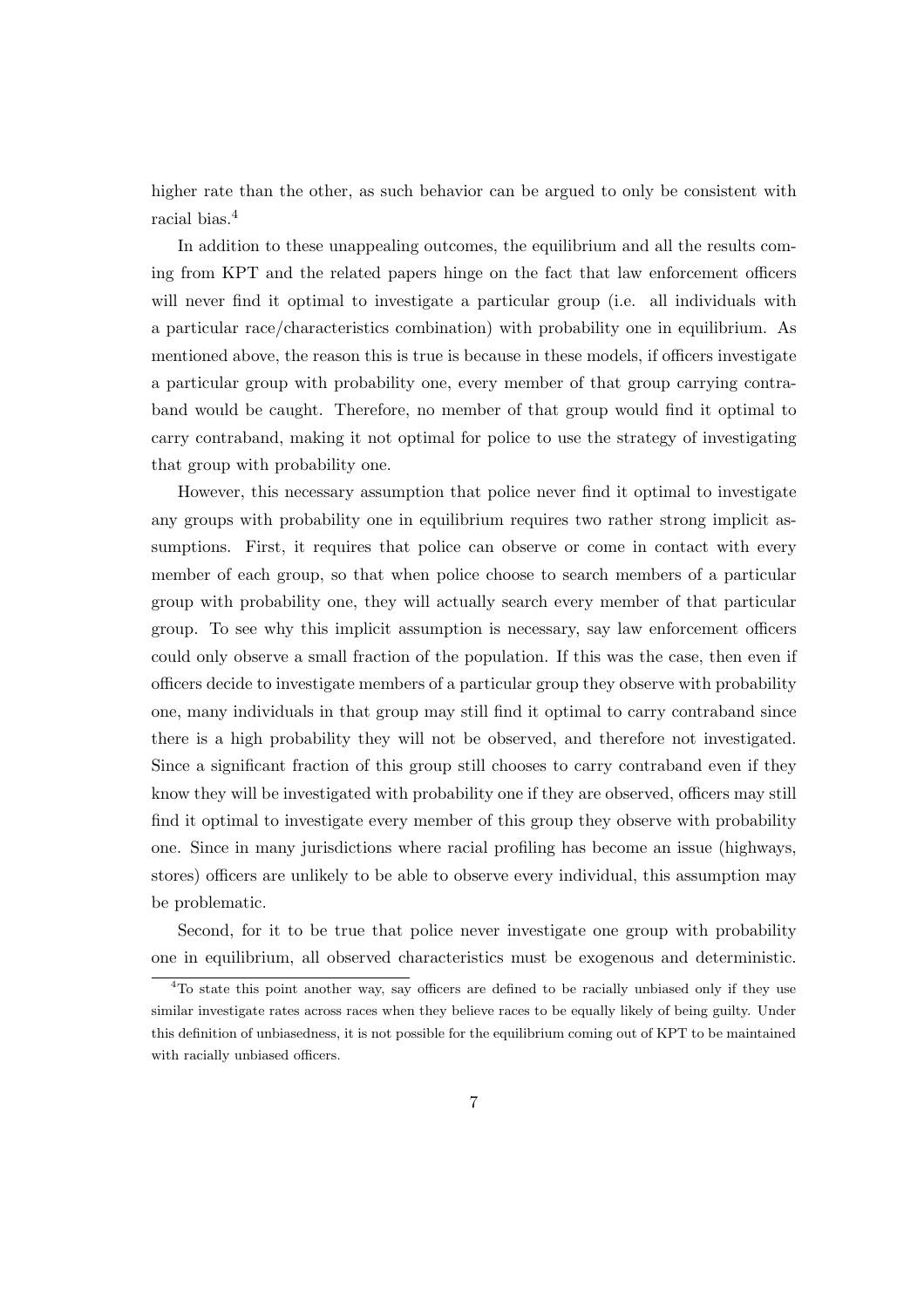To see why this is true, say characteristics arose endogenously, meaning an individual obtains a particular characteristic only if he is guilty of committing the relevant crime. Then, it will always be the case that officers investigate individuals with this characteristic with probability one. More generally, say relevant characteristics are endogenously probabilistic, meaning the probability that an individual exhibits a certain characteristic depends probabilistically on whether or not the individual is guilty of the relevant crime. In this case, even if individuals believe that if they exhibit a certain characteristic they will be investigated with probability one, a certain proportion of individuals who exhibit that characteristic may still be found to be guilty because they believed there to be some probability they would not exhibit that particular characteristic. Hence, police still might find it optimal to investigate every individual with that particular characteristic, as they still might find enough guilty individuals with that characteristic to make such a strategy optimal.

Generally, other than race, age, and gender, most characteristics relevant to police search behavior can be argued to be endogenously probabilistic. For example, in the case of motor vehicle searches, if there is a strong odor of marijuana smoke in a car, an officer will almost surely search the car. However, an individual smoking marijuana in the car may believe that if he rolls down the windows and sprays air freshener, a police officer might not smell the marijuana smoke. Hence, a strategy of searching every car that has a strong odor of marijuana may not deter all drivers from carrying or smoking marijuana in their car. A similar case could be made for drivers who are erratic, disoriented, visibly nervous, have prior records, or have visible contraband related materials (e.g. drug paraphernalia, empty beer cans, bullets, etc.).

The model presented in the next section proposes an environment where law enforcement officers can only investigate individuals they observe, and it is possible that they cannot observe all individuals. Furthermore, in addition to race, police can observe a characteristic that arises endogenously, where some realizations of this characteristic are more likely for individuals who committed the relevant crime. As will be shown, the equilibrium that arises in this environment results in several important differences from the equilibrium that arose in KPT and the related papers. In particular, the optimal police strategy is effective in the sense that the guilt rate among the investigated is higher than in the population at large, and unbiased police officers treat observationally equiv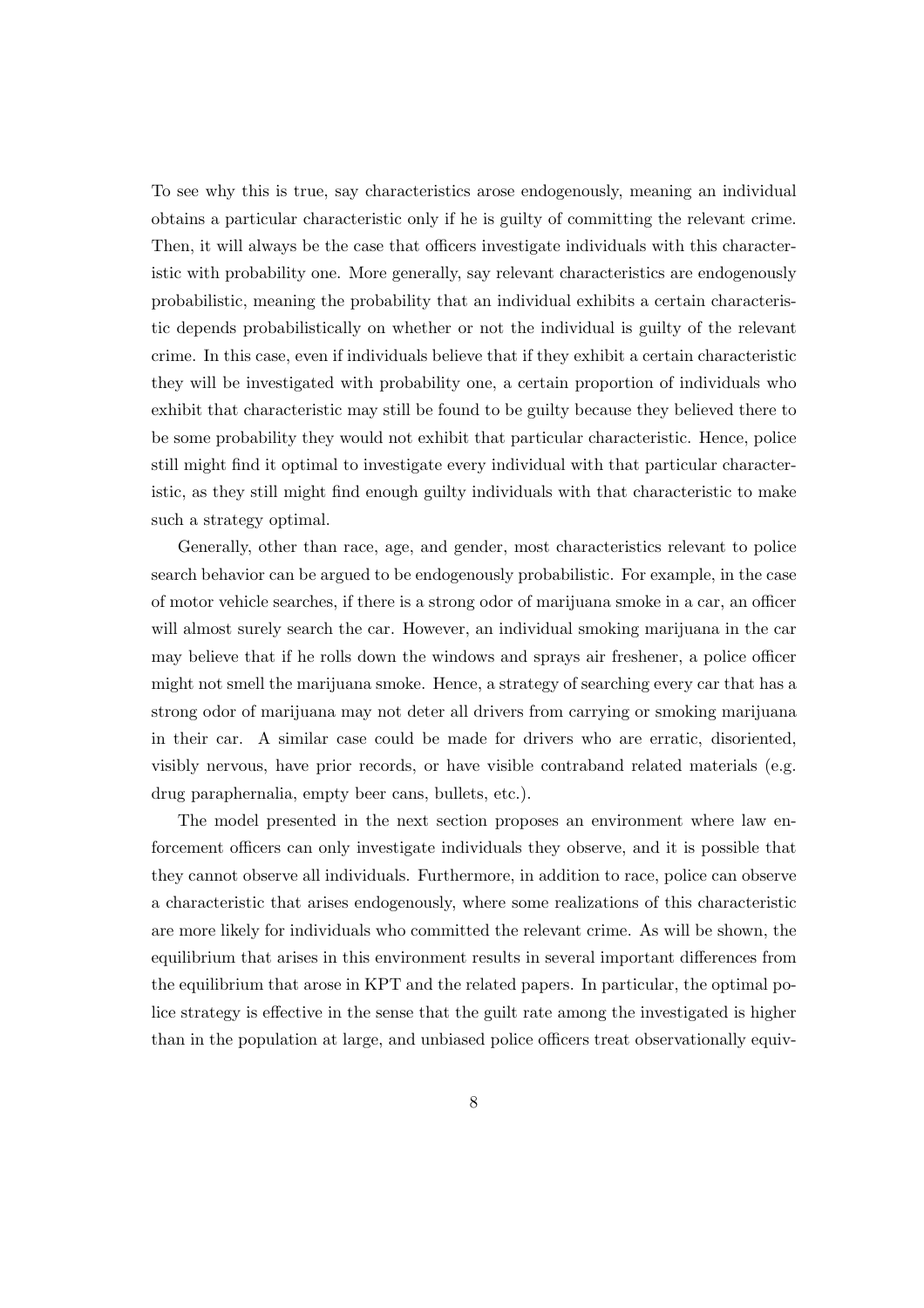alent individuals from different races differently only if it is a strictly dominant strategy to do so. This will be shown to have important consequences with respect to whether the tests used by Knowles, Persico, and Todd [2001] and Knowles and Hernandez-Murillo [2003] are valid for determining whether what racially unequal investigation rates in a particular jurisdiction are due to racial bias or statistical discrimination.

Moreover, I will also use the model proposed below to characterize how implementing a colorblind policy will affect the overall crime rate. In this way, this paper is similar to Farmer and Terrell [2001] and Persico [2002]. However, this model differs from these papers not only in its flexibility,<sup>5</sup> but also in its ability to describe how a variety of different jurisdictional characteristics may affect how the crime rate responds to a colorblind policing policy.<sup>6</sup>

# 3 Model of Racially Unequal Search Rates with Unbiased **Officers**

In developing this model, I first describe individual behavior, then police behavior, and finally I characterize the equilibrium.

#### 3.1 Individual Behavior

In the relevant population/jurisdiction, let there be a continuum of individuals, where individuals can be divided into two racial groups, a and b, with a fraction  $\beta$  of the population being from race  $b$ <sup>7</sup>. Within each race, assume there are two types of individuals,

<sup>&</sup>lt;sup>5</sup>For example, this model allows law enforcement officers to observe endogenously determined characteristics related to guilt (something not allowed in Persico [2002]), allows for deterrence (something not allowed for in Farmer and Terrell [2001]), and allows for the possibility that police cannot observe, and therefore cannot arrest, all individuals (something not allowed for in either of the previous papers).

<sup>&</sup>lt;sup>6</sup>In Farmer and Terrell [2001], there are no parameters that can differ across jurisdictions. In Persico [2002], only the relative differences in the wealth distributions across races (implicitly the distributions of benefits to committing the relevant crime) can differ across jurisdictions.

<sup>7</sup>Note that "race" can actually be any directly observable exogenous characteristic, meaning any characteristic where the realization of this characteristic does not depend on whether or not an individual is guilty of committing the relevant crime and can be observed by a law enforcement officer with minimal effort. For example, age groups, gender groups, or race/gender/age group combinations can substitute for racial groups without loss of generality.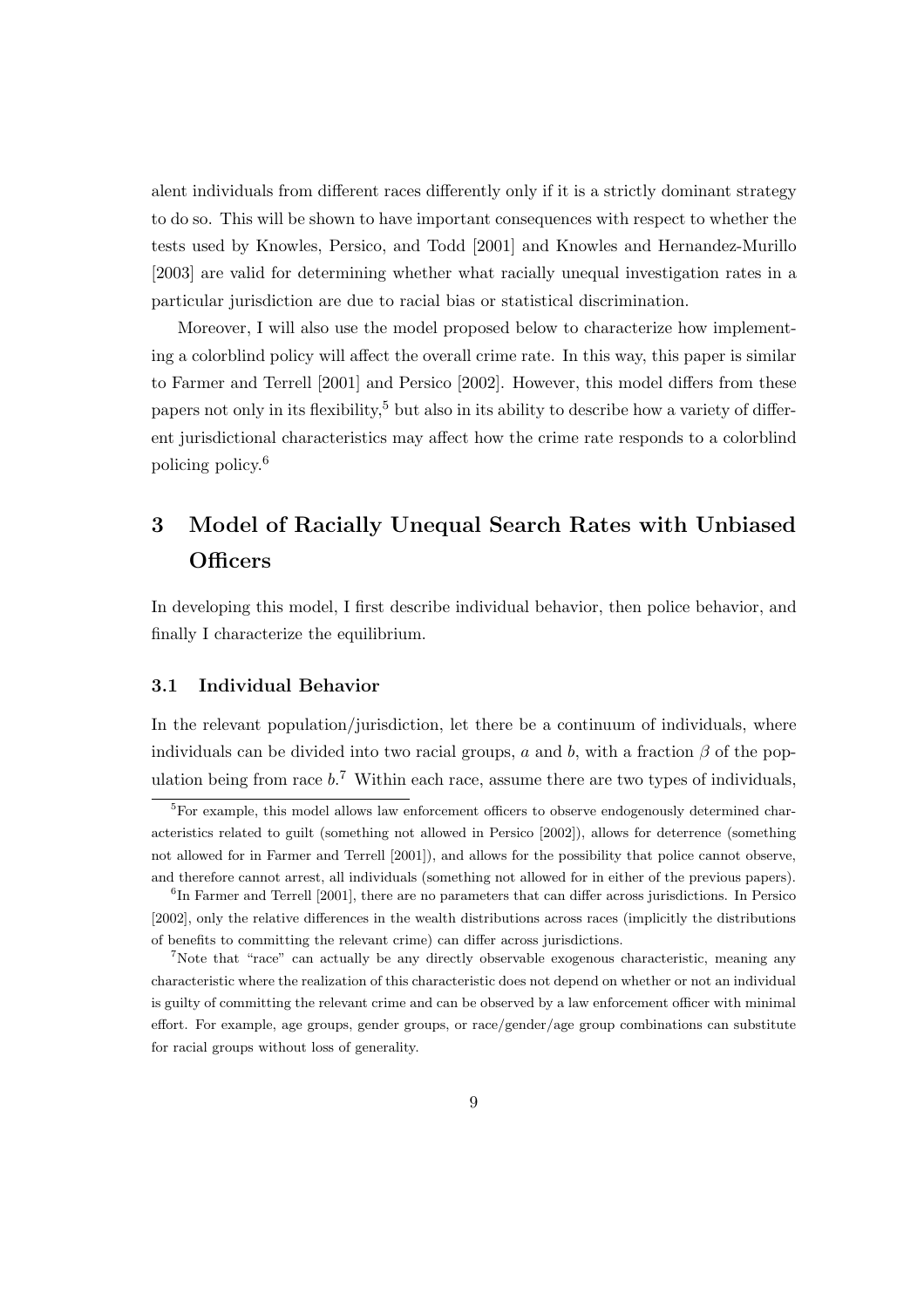those individuals who are "at risk" for choosing to commit a particular relevant crime, and those who are "not at risk" for choosing to commit the relevant crime.<sup>8</sup> Denoting the net utility benefit to person *i* from committing the crime as  $\epsilon_i$ , assume  $\epsilon_i = 0$  for all not at risk individuals. Alternatively, for at risk individuals, assume  $\epsilon_i$  is an i.i.d. random variable drawn from a distribution G defined over the support  $(0, \bar{\epsilon}]$  (i.e.  $\epsilon_i > 0$ for all *at risk* individuals).

Let the two racial groups differ in that a fraction  $\lambda_a$  of race a are at risk individuals, while  $\lambda_b$  of race b are at risk individuals, with  $\lambda_a < \lambda_b$ . There are a variety of reasons why one racial group may have a higher fraction of at risk individuals than the other. For example, if the opportunity cost of arrest is prohibitively high for high-income individuals, then  $\lambda_a < \lambda_b$  will result if race a has a significantly higher proportion of high-income individuals than race b. Alternatively,  $\lambda_a < \lambda_b$  may arise if race b has a higher fraction of young people than race a, and the utility benefit to committing the relevant crime is negligible for everyone after reaching a certain age. Or, there may be other more complicated mechanisms, such as race specific gangs or racial differences in religious beliefs, that account for racial differences in the fraction of each race that are at risk of participating in some particular criminal behavior. Clearly, whether or not it is reasonable to assume  $\lambda_a < \lambda_b$  depends on the specific context in question.<sup>9</sup>

Next, assume that the utility cost to getting arrested for the criminal activity is equal to c for all individuals, and that each individual knows that if he is guilty of committing the crime he will be arrested if and only if a law enforcement officer chooses to investigate him.<sup>10</sup> However, each individual also knows that law enforcement officers can only investigate an individuals who they come in contact with, which is a fraction

<sup>8</sup>The particular relevant crime will depend on the jurisdiction in question. For example, if the relevant jurisdiction is the highway system, then the relevant crime is carrying contraband such as drugs, alcohol or weapons. Alternatively, if the relevant jurisdiction is a store, then the relevant crime is possessing shoplifted material, or if the relevant jurisdiction is border crossings, the relevant crime may be supporting or planning terrorist activity.

<sup>&</sup>lt;sup>9</sup>Note that Persico's [2002] assumption that the benefits to crime are directly related to income, and the distribution of income differs across races, is just a special case of the assumption used here as discussed in the example given above.

 $10$ In the context of the highway patrol, an "investigation" is a motor vehicle or person search. In the broader sense however, an investigation could refer to everything from a security officer following a customer around a store, to an FBI or INS investigation of an individual for terrorist connections.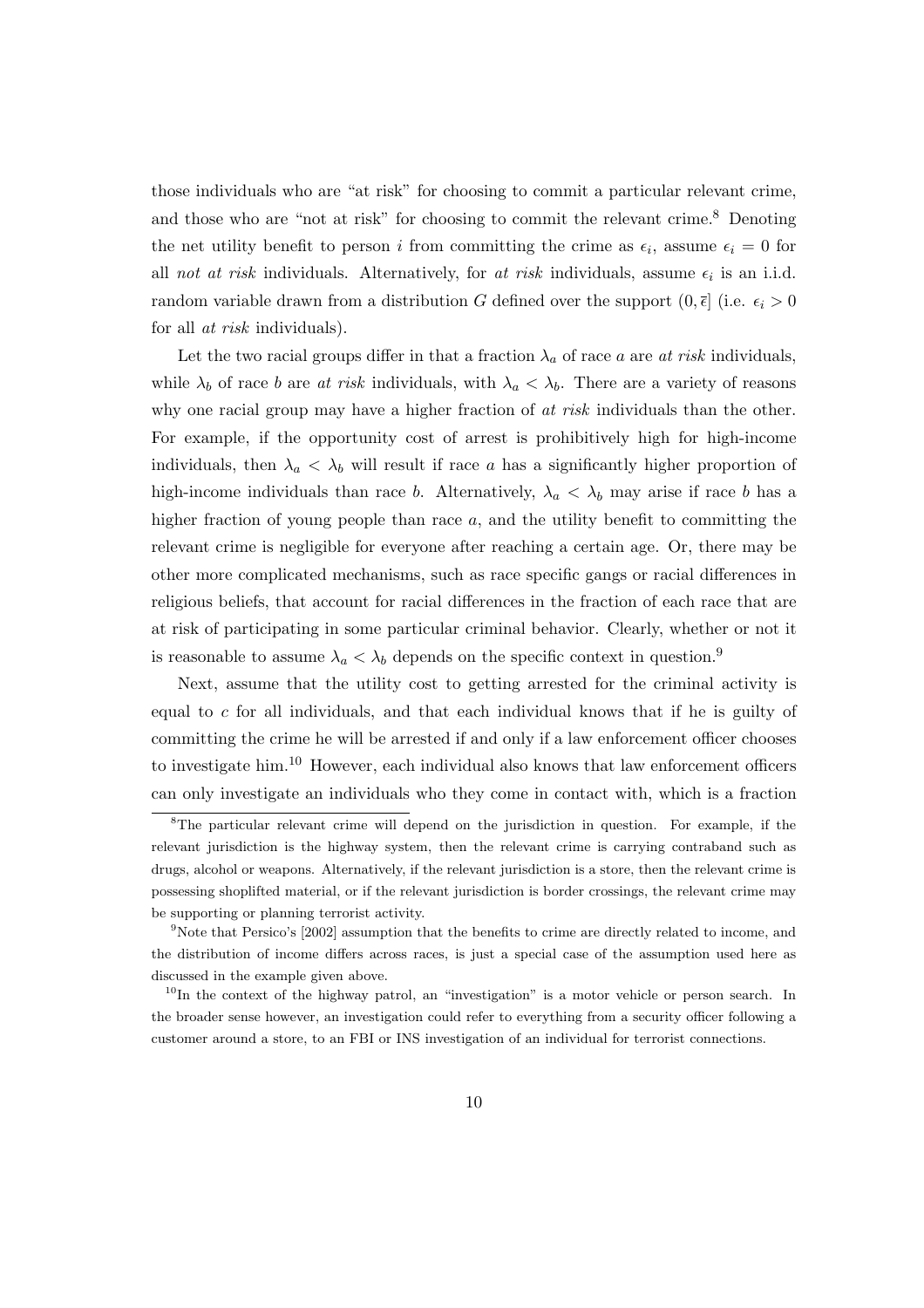$\eta$  of the total population.<sup>11</sup> Moreover, an individual of race j believes that if he is guilty of committing the crime and is observed by a law enforcement officer he will be investigated with probability  $\widehat{p}_{g,j}$ .<sup>12</sup>

Given this setup, an individual from race  $j$  will choose to commit the crime as long as his benefit from doing so exceeds the expected cost of doing so. More explicitly, an individual *i* will commit the crime when  $\epsilon_i > \eta \hat{p}_{g,j}$ . Therefore, the proportion of at risk individuals from race j who choose to commit the relevant crime equals  $1 - G(\eta \hat{p}_{q,i}c)$ . This implies that the overall proportion of race  $j$  that is guilty of committing the crime is given by

$$
\pi(\lambda_j, \widehat{p}_{g,j}) = \lambda_j [1 - G(\eta \widehat{p}_{g,j} c)] \tag{1}
$$

Not surprisingly, this expression for  $\pi(\lambda_j, \hat{p}_{g,j})$  implies that the proportion of a race that is guilty of committing the relevant crime increases with the fraction of the race that are at risk (i.e.  $\lambda_i$ ), and decreases with the believed probability of search given an individual is observed by police and is guilty of the relevant crime (i.e.  $\hat{p}_{q,j}$ ).

Finally, for the sake of completeness, assume  $G(0) = 0$  and  $G(c) > 0$ . This simply assumes that all at risk individuals will commit the crime if they believe there is zero probability of being caught, and the utility cost of arrest is high enough such that at least some (and possibly all) of the at risk individuals will choose not to commit the relevant crime if they think that they will be caught with probability one.

#### 3.2 Law Enforcement Officer Behavior

Recall that law enforcement officers can observe only a fraction  $\eta$  of all individuals in their jurisdiction. For each individual they do observe, they must decide whether or not to investigate the individual. If they choose to investigate an individual, they will arrest a guilty individual with probability one. The cost to investigating an individual is equal to q, while the benefit to arresting a guilty individual is denoted v, where  $v > q$ .

<sup>&</sup>lt;sup>11</sup>For example, in the context of highway patrol,  $\eta$  is the fraction of all cars on the highway that one officer can observe. Similarly, in a department store, it is the fraction of all customers that a security officer can observe.

 $12\text{As}$  will be discussed in section 3.3, in equilibrium, this belief must correspond to the true probability a guilty individual from race  $j$  will be searched given he is observed by police.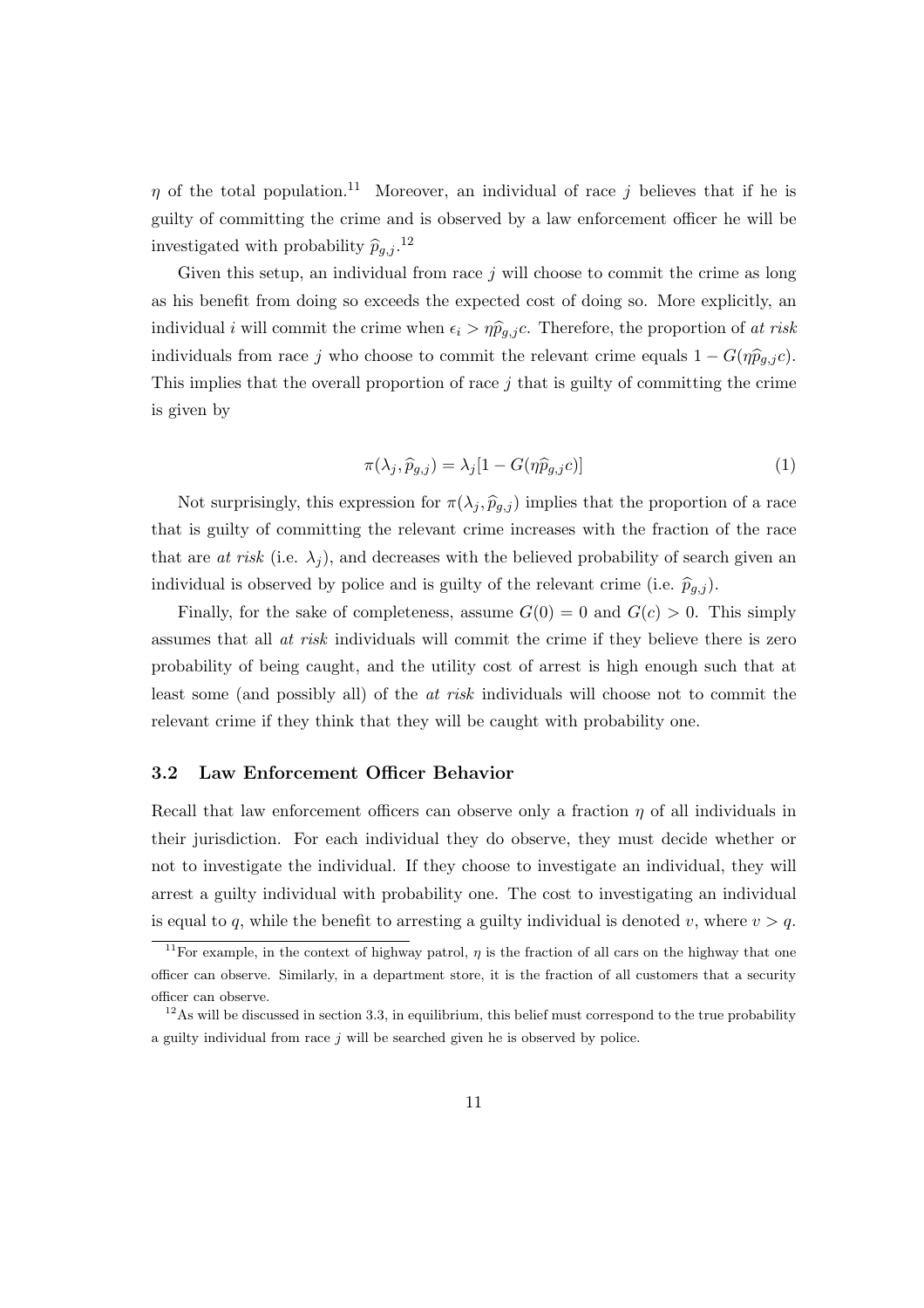If we assume that law enforcement officers are simply agents of society, then  $v$  can be interpreted as the benefit to society for apprehending an individual who is guilty of the relevant crime and  $q$  can be interpreted as the societal cost to investigating an individual.

When observing an individual, law enforcement officers can observe the individual's race and as well as a guilt signal denoted  $\theta \in [0,1]$ , where this signal is some characteristic of the individual that may be influenced by whether the individual is guilty (e.g. nervousness, clothing style/colors, driving patterns, unusual odors, etc.). Similar to Coate and Loury [1993], let  $\theta$  be a random variable realized after the individual has decided whether or not to commit the crime, where the distribution of  $\theta$  depends on whether or not the individual is guilty. Let  $F_q(\theta)$  be the probability the signal does not exceed  $\theta$  given that the individual is guilty of committing the crime, and  $F_n(\theta)$  be the probability the signal does not exceed  $\theta$  given that the individual is not guilty of committing the crime. Denoting the corresponding density functions as  $f_q(\theta)$  and  $f_n(\theta)$ , the likelihood ratio at  $\theta$  will equal  $\frac{f_n(\theta)}{f_g(\theta)}$ . Assume that this likelihood ratio is decreasing on [0,1], implying  $F_g(\theta) \leq F_n(\theta)$  for all possible  $\theta$ . Hence, higher values of the signal are more likely for guilty individuals.

As stated above, law enforcement officers can also distinguish the race of each individual they observe. This is important as law enforcement officers may have different beliefs concerning the proportion of each race that is guilty. Specifically, let these beliefs concerning race j be denoted  $\hat{\pi}_j$ .<sup>13</sup>

Using Bayes' Rule, a law enforcement officer's posterior beliefs concerning the probability that an observed individual from race j who emits a signal  $\theta$  is guilty will equal

$$
\xi(\widehat{\pi}_j,\theta) = \frac{\widehat{\pi}_j f_g(\theta)}{\widehat{\pi}_j f_g(\theta) + (1 - \widehat{\pi}_j) f_n(\theta)}.
$$

Re-writing the above equation in a more convenient form we get,

$$
\xi(\widehat{\pi}_j, \theta) = \frac{\widehat{\pi}_j}{\widehat{\pi}_j + (1 - \widehat{\pi}_j) \frac{f_n(\theta)}{f_g(\theta)}}.
$$
\n(2)

Because the likelihood ratio  $(\frac{f_n(\theta)}{f_g(\theta)})$  was assumed to be decreasing in  $\theta$ , taking derivatives of equation (2) will show that  $\frac{\partial \xi(\hat{\pi}_j, \theta)}{\partial \theta} > 0$  and  $\frac{\partial \xi(\hat{\pi}_j, \theta)}{\partial \hat{\pi}_j} > 0$ . In other words, the

<sup>13</sup>Once again, as will be discussed in section 3.3., these beliefs will correspond to the true proportion of each racial group that is carrying contraband in equilibrium.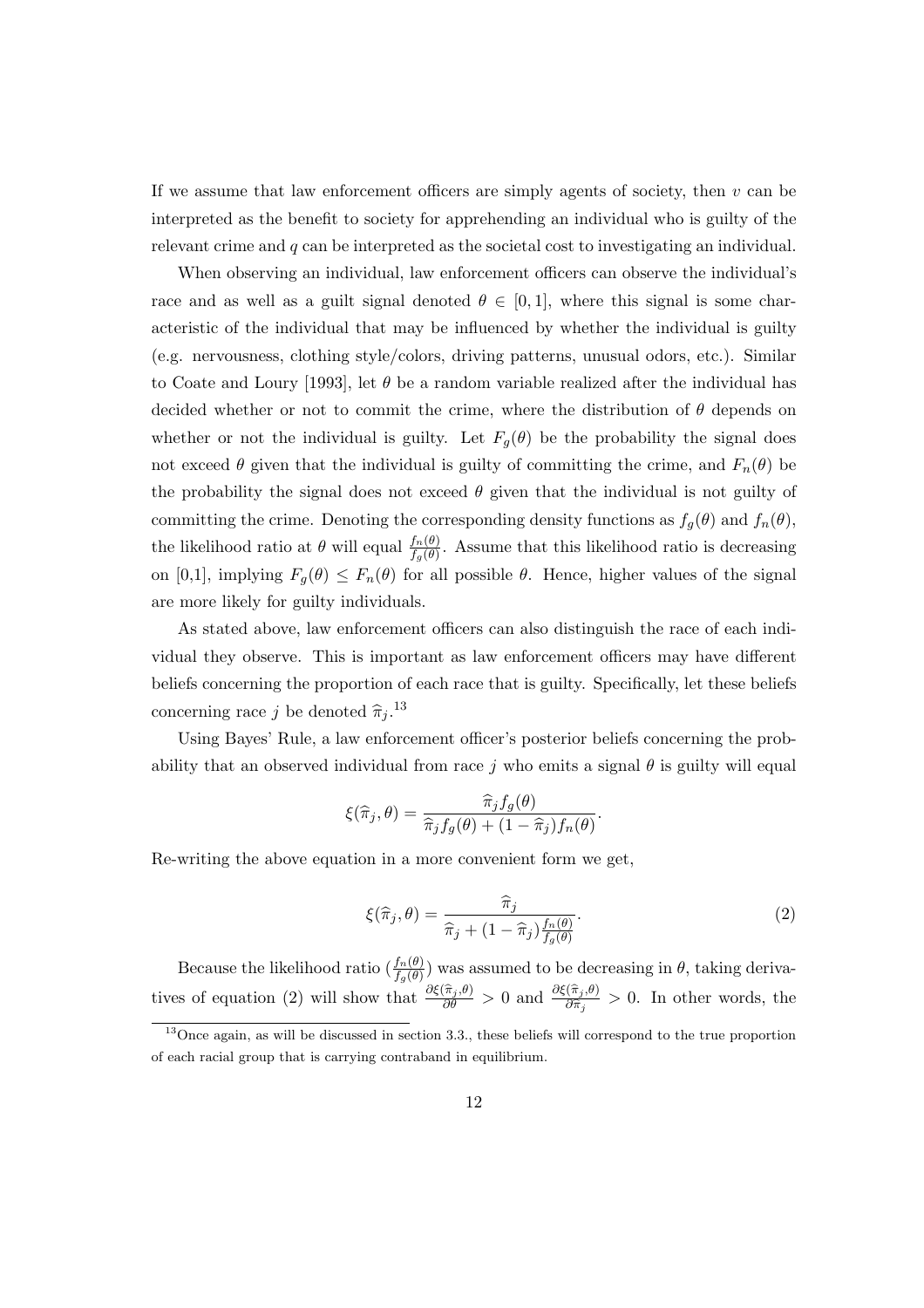posterior belief of guilt is increasing in the signal, and for any given signal, the posterior belief of guilt is greater the greater the prior belief of guilt. Moreover,  $\xi(1,\theta) = 1$  and  $\xi(0,\theta) = 0$  for all  $\theta$ , meaning if officers believe all members of race j are guilty of the relevant crime, or believe no members of race  $j$  are guilty of the relevant crime, then the observed guilt signal does not influence the officers' posterior beliefs.

Given this setup, a law enforcement officer will investigate an observed individual of race j if and only if the individual emits a signal such that  $\xi(\hat{\pi}_j, \theta)v > q$ , or only if

$$
\frac{\widehat{\pi}_j}{\widehat{\pi}_j + (1 - \widehat{\pi}_j) \frac{f_n(\theta)}{f_g(\theta)}} \ge \frac{q}{v}.\tag{3}
$$

We can now define a threshold level  $\theta^*(\hat{\pi}_j)$ , such that for any belief  $\hat{\pi}_j$ , equation (3) holds if and only if  $\theta > \theta^*(\hat{\pi}_j)$ , where  $\theta^*(\hat{\pi}_j) = 0$  if  $\hat{\pi}_j$  is such that equation (3) holds for all  $\theta$ ,  $\theta^*(\hat{\pi}_j) = 1$  if  $\hat{\pi}_j$  is such that equation (3) never holds for any  $\theta$ , and  $\theta^*(\hat{\pi}_j)$  equals the value of  $\theta$  that causes (3) to hold at equality if possible.

Because  $\frac{f_n(\theta)}{f_g(\theta)}$  was assumed to be non-increasing in  $\theta$ , it can be easily confirmed that when  $\theta^*(\hat{\pi}_j)$  is between 0 and 1, it is strictly decreasing in  $\hat{\pi}_j$ , or the greater the prior belief of guilt, the lower the signal necessary for investigation.

Given this search strategy, the probability a guilty individual from race  $j$  is arrested equals the probability he is observed,  $\eta$ , times the probability he will be investigated if observed, which equals

$$
p_g(\hat{\pi}_j) = [1 - F_g(\theta^*(\hat{\pi}_j))]. \tag{4}
$$

Finally, note that we can easily incorporate racial bias among law enforcement officers against race b into this model by allowing  $v$  (the benefit to a successful search) to be greater for race b than race a (or by allowing the cost to searching  $q$  to be lower for race a than race b). Equation (3) shows that the effect of such a bias on police behavior would be to further lower  $\theta^*(\hat{\pi}_b)$  relative to  $\theta^*(\hat{\pi}_a)$ , which in turn would increase  $p_g(\hat{\pi}_b)$ relative to  $p_g(\widehat{\pi}_a)$ , all else equal.

#### 3.3 Equilibrium

Equilibrium occurs when each individuals' beliefs concerning the probability of being investigated given he is guilty and observed by a law enforcement officer corresponds to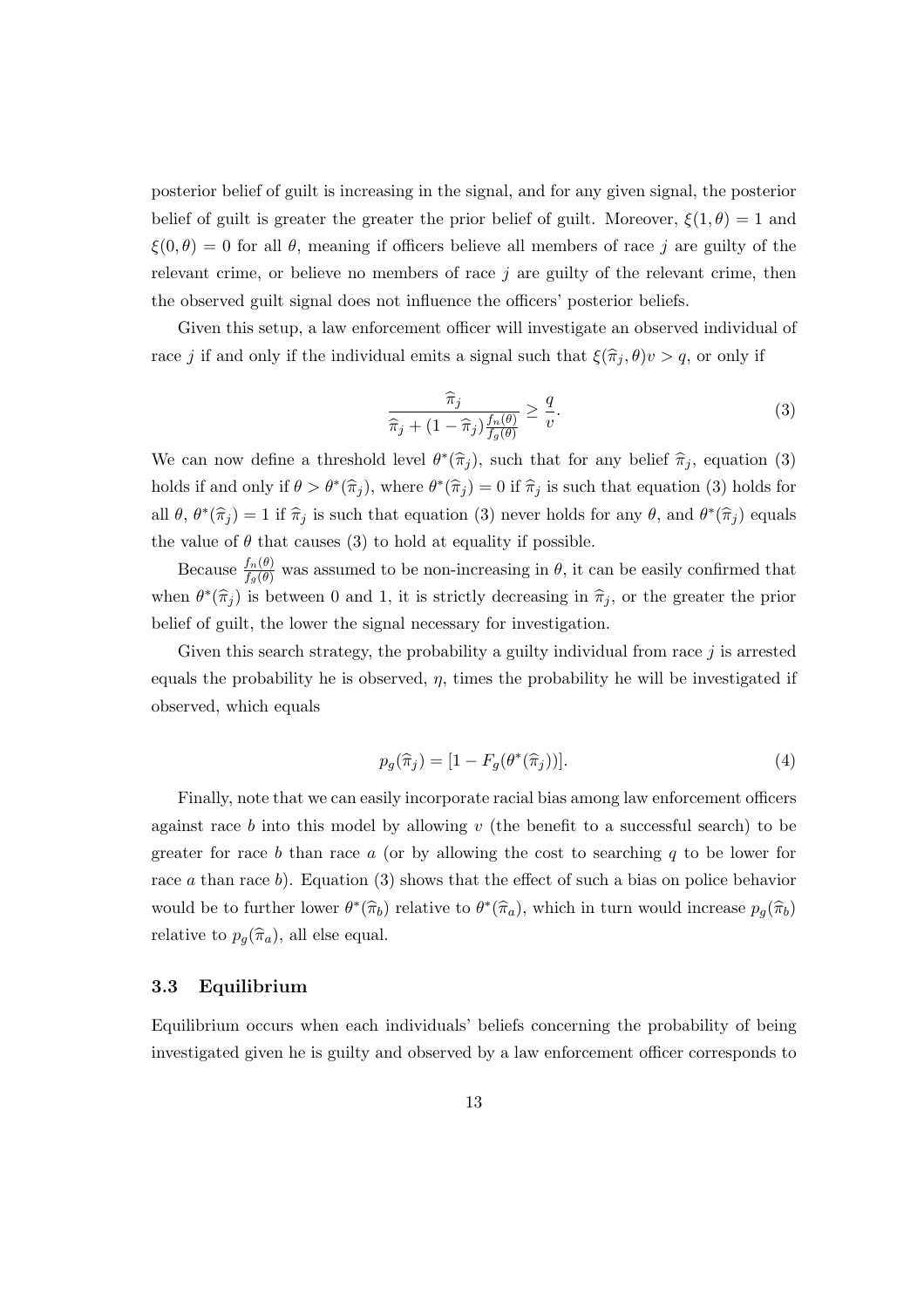the true probability of being investigated given he is guilty and observed by an officer, and when law enforcement officers' beliefs concerning the proportion of each race that are guilty of committing the relevant crime correspond to the truth. In other words, equilibrium is a pair of beliefs  $\{\widehat{p}_{g,j}, \widehat{\pi}_j\}$  for each race j that simultaneously satisfy  $\hat{\pi}_j = \pi(\lambda_j, \hat{p}_{g,j})$  and  $\hat{p}_{g,j} = p_g(\hat{\pi}_j)$ , where  $\pi(\lambda_j, \hat{p}_{g,j})$  is defined in equation (1) and  $p_g(\hat{\pi}_j)$ is defined in equation (4). The Appendix proves that for any  $\lambda_j$ , there exists a unique equilibrium pair of beliefs  $\{\hat{p}_{g,j}, \hat{\pi}_j\}$ . Denote this equilibrium pair as  $\{p_{g,j}^e, \pi_j^e\}$ . In the discussion to follow, unless otherwise stated, the equilibrium is assumed to be one in which officers are racially unbiased (i.e.  $v$  and  $q$  are the same for both races).

The first thing to note about this equilibrium is that if  $\lambda_b > \lambda_a$ , then  $\pi_b^e > \pi_a^{e.14}$  In other words, if one race has as higher proportion of at risk individuals than the other, then in equilibrium, the more *at risk* racial group will also have a higher proportion of actual law-breakers than the other racial group. While this result is quite intuitive, it is worth noting that this result is in direct contrast to the statistical discrimination equilibrium in KPT and the related papers. As discussed in Section 2, the key aspect of their equilibrium is that even if one race has a higher average benefit to carrying contraband than the other (which is analogous to a higher fraction of at risk individuals), in equilibrium, both races will still choose to carry contraband at the same rate, which in turn causes police to be indifferent between searching any two individuals of different races. In the equilibrium of the model presented here, police are only indifferent between investigating (or searching in the context of highway patrol officers) the marginal members of each race, where the marginal member of race  $j$  is defined to be an individual who emits a guilt signal equal to the race specific threshold level  $\theta^*(\pi_j^e)$ .

If we restrict our attention to parameterizations where  $\theta^*(\pi_b^e) > 0$  and/or where  $\theta^*(\pi_a^e) < 1$ <sup>15</sup> then because  $\lambda_b > \lambda_a$  implies  $\pi_b^e > \pi_a^e$ , we also know that  $\theta^*(\pi_b^e) < \theta^*(\pi_a^e)$ . In other words, if race  $b$  has a higher proportion of  $at$  risk individuals than race  $a$ , then not only will race  $b$  have a higher equilibrium guilt rate than race  $a$ , but also unbiased officers will set a lower signal threshold necessary for investigating members of race  $b$  than race  $a$ . This is how statistical discrimination manifests itself in this

<sup>&</sup>lt;sup>14</sup>See Appendix for proof of this assertion.

<sup>&</sup>lt;sup>15</sup>In other words, assume that  $\pi_b^e$  is low enough such that police do not investigate all individuals from group b that they observe and/or  $\pi_w^e$  is high enough such that police have at least a positive probability of investigating an individual from group  $w$ .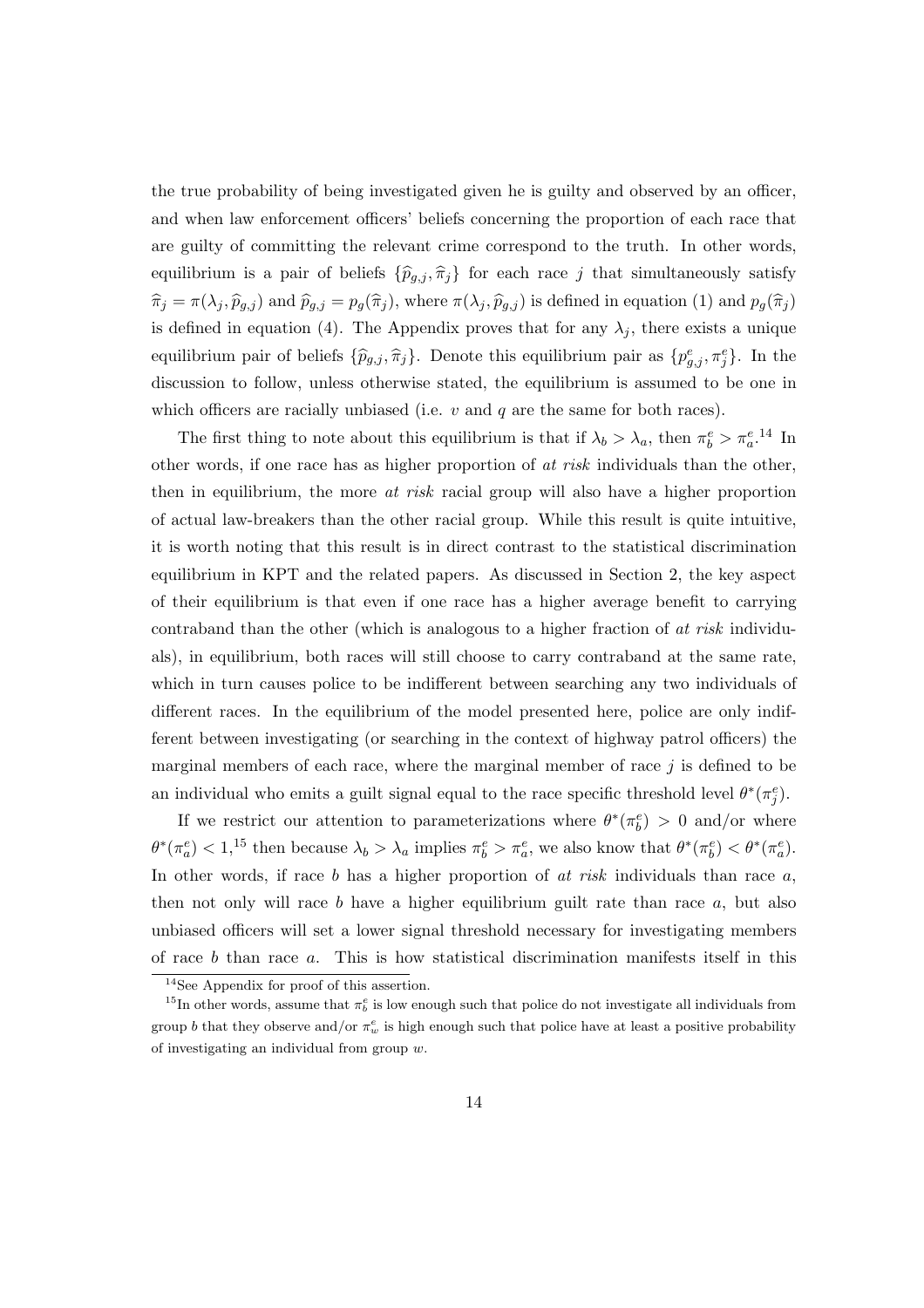model. In particular, unequal equilibrium crime rates mean it is strictly optimal for unbiased officers to treat some observationally similar individuals from different races differently (i.e. individuals who emit a guilt signal between  $\theta^*(\pi_b^e)$  and  $\theta^*(\pi_w^e)$  will only be investigated if they are from group b).

This result is important because it implies that for any particular officer, even if this officer is not racially biased, maintaining statistical discriminatory behavior is strictly preferred to any other strategy. For example, if a particular officer chose not to behave in a discriminatory manner, and raised the signal threshold for members of race b (and/or lowered the signal threshold for members of race  $a$ ), he would find that he was not investigating individuals over which he had a positive expected value of investigating (and/or would be investigating individuals over which he had a negative expected value of investigating). Hence, even if an officer gets a slight disutility from engaging in statistical discrimination, according to this model he would still engage in such behavior since it is strictly preferred to any other strategy. This is not true for the statistical discrimination occurring in KPT and the related papers, as racially unequal search rates are only weakly dominant strategies for unbiased officers in those papers.

Moreover, from equation (4) we can see that since  $\theta^*(\pi_a^e) > \theta^*(\pi_b^e)$ , we know that  $p_{g,a}^e < p_{g,b}^e$ . In words, the lower threshold guilt signal police use for group b causes the probability that officers investigate a guilty member of race b to be greater than the probability officers investigate a guilty member of race a. Furthermore, the probability a not guilty member of race j is investigated in equilibrium will be  $\eta p_{n,j}^e$ , where

$$
p_{n,j}^e = 1 - F_n(\theta^*(\pi_j^e))
$$
\n(5)

Since  $\theta^*(\pi_b^e) < \theta^*(\pi_a^e)$ , the above expression implies that  $\eta p_{n,b}^e > \eta p_{n,a}^e$ , or that not guilty members of race b will be more likely to be subjected to an investigation than not guilty members of race a, even if officers are racially unbiased.

The next thing to note is that we can write out the overall equilibrium crime rate for the particular crime relevant to the jurisdiction in question as

$$
\Pi^{e} = \beta \lambda_b [1 - G(\eta p_b^e c)] + (1 - \beta) \lambda_a [1 - G(\eta p_a^e c)]. \tag{6}
$$

Not surprisingly, the above expression shows that the overall crime rate is increasing in the proportion of at risk individuals from each race (i.e.  $\lambda_a$  and  $\lambda_b$ ). Moreover, because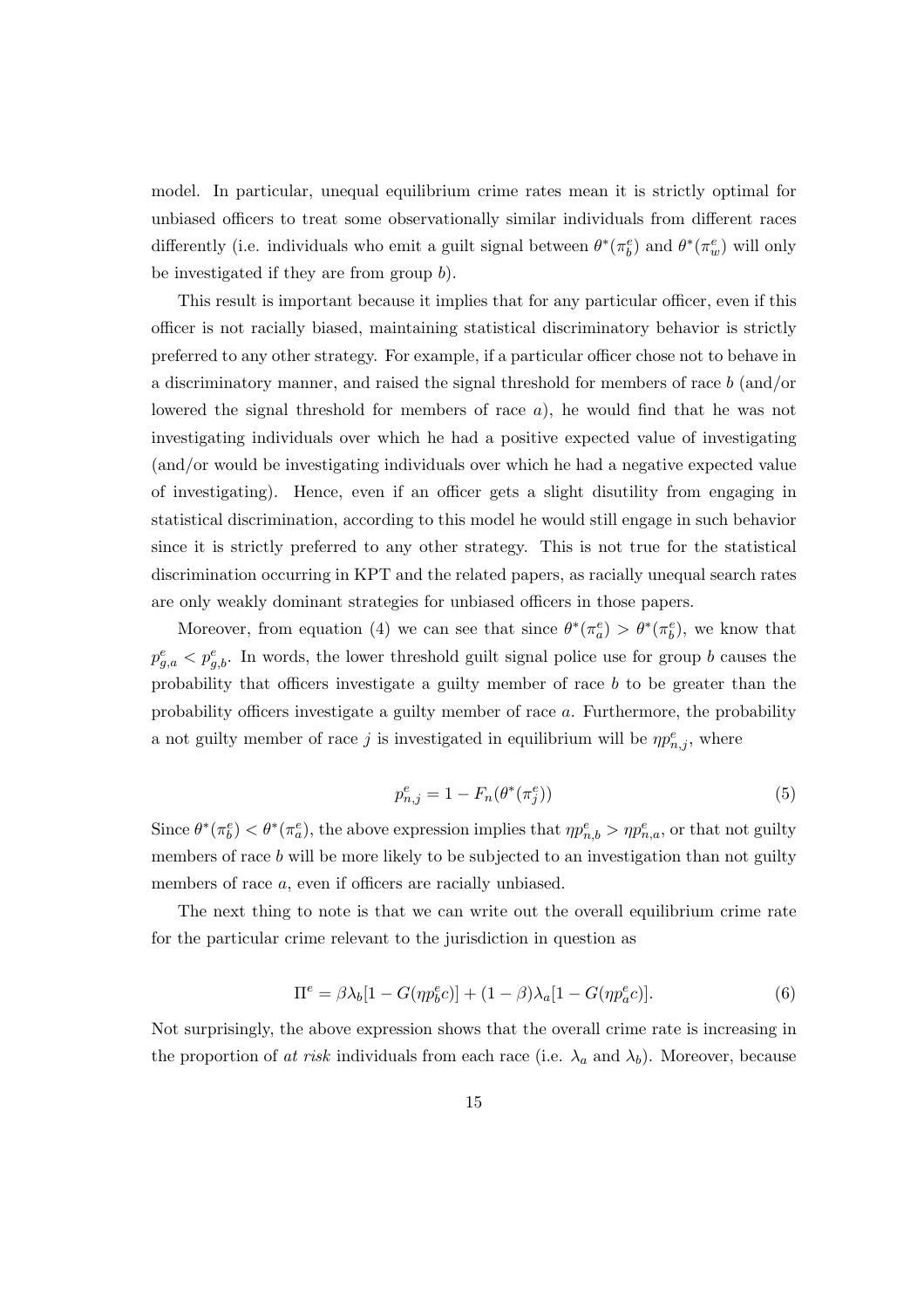$\pi_b^e > \pi_a^e$  we know via the equilibrium requirements that  $1 - G(\eta p_b^e c) > 1 - G(\eta p_a^e c)$ . Combining this with the assumption that  $\lambda_b > \lambda_a$ , equation (6) implies that the overall crime rate is increasing in the proportion of the population from race b (i.e.  $\beta$ ). Also, note that the overall crime rate is decreasing in the probability the individual will be observed by a law enforcement officer (i.e.  $\eta$ ) and in the cost of being arrested (i.e. c). The intuition for all of these results is quite straightforward.

Furthermore, let  $\rho(\pi_j^e)$  denote the equilibrium investigation rate for race j, meaning

$$
\rho(\pi_j^e) = \eta[1 - F_g(\theta^*(\pi_j^e))] \pi_j^e + \eta[1 - F_n(\theta^*(\pi_j^e))](1 - \pi_j^e),
$$

where the first term is the fraction of guilty race  $j$  individuals who are observed by police and emit a guilt signal high enough to warrant a search, and the second term is the fraction of not-guilty race  $j$  individuals are observed by police and emit a guilt signal high enough to warrant a search. Taking the derivative of the above expression gives

$$
\frac{\partial \rho(\pi_j^e)}{\partial \pi_j^e} = \eta(-f_g(\theta^*(\pi_j^e)) \frac{\partial \theta^*(\pi_j^e)}{\partial \pi} \pi_j^e + [1 - F_g(\theta^*(\pi_j^e))]
$$

$$
-f_n(\theta^*(\pi_j^e)) \frac{\partial \theta^*(\pi_{kj}^e)}{\partial \pi} (1 - \pi_j^e) - [1 - F_n(\theta^*(\pi_j^e))]).
$$

Since  $\frac{\partial \theta^*(\pi_j^e)}{\partial \pi^e}$  $\frac{f''(\pi_j^x)}{\partial \pi_i^e} \leq 0$  and  $[1 - F_g(\theta^*(\pi_j^e))] > [1 - F_n(\theta^*(\pi_j^e))]$ , the above derivative will be strictly positive. In other words, if police are not racially biased, then this model implies that race b can be investigated at a higher rate than race a if and only if race b has a higher equilibrium guilt rate than race a (i.e. only if  $\pi_b^e > \pi_a^e$ ). In principle, this implication means that we could "test" whether racially unequal investigation rates in a particular jurisdiction are due to racially biased officers or statistical discrimination, similar to what was done in Knowles, Persico, and Todd [2001]. Specifically, if there existed data on the overall guilt rates for each racial group in a jurisdiction, statistical discrimination could be a contributing factor for racially unequal investigation rates between races a and b only if race b has a higher overall guilt rate than race a. Alternatively, if race b is investigated at a higher rate than race  $a$ , but the overall guilt rate among race  $a$  is greater than or equal to the overall guilt rate among race  $b$ , it must be the case that  $v/q$  is smaller for group a than group b, implying officers are racially biased against group  $b^{16}$ 

<sup>&</sup>lt;sup>16</sup>To see why this is true, recall from equation (3) that a lower  $v/q$  means a higher  $\theta^*(\hat{\pi}_j)$ , for any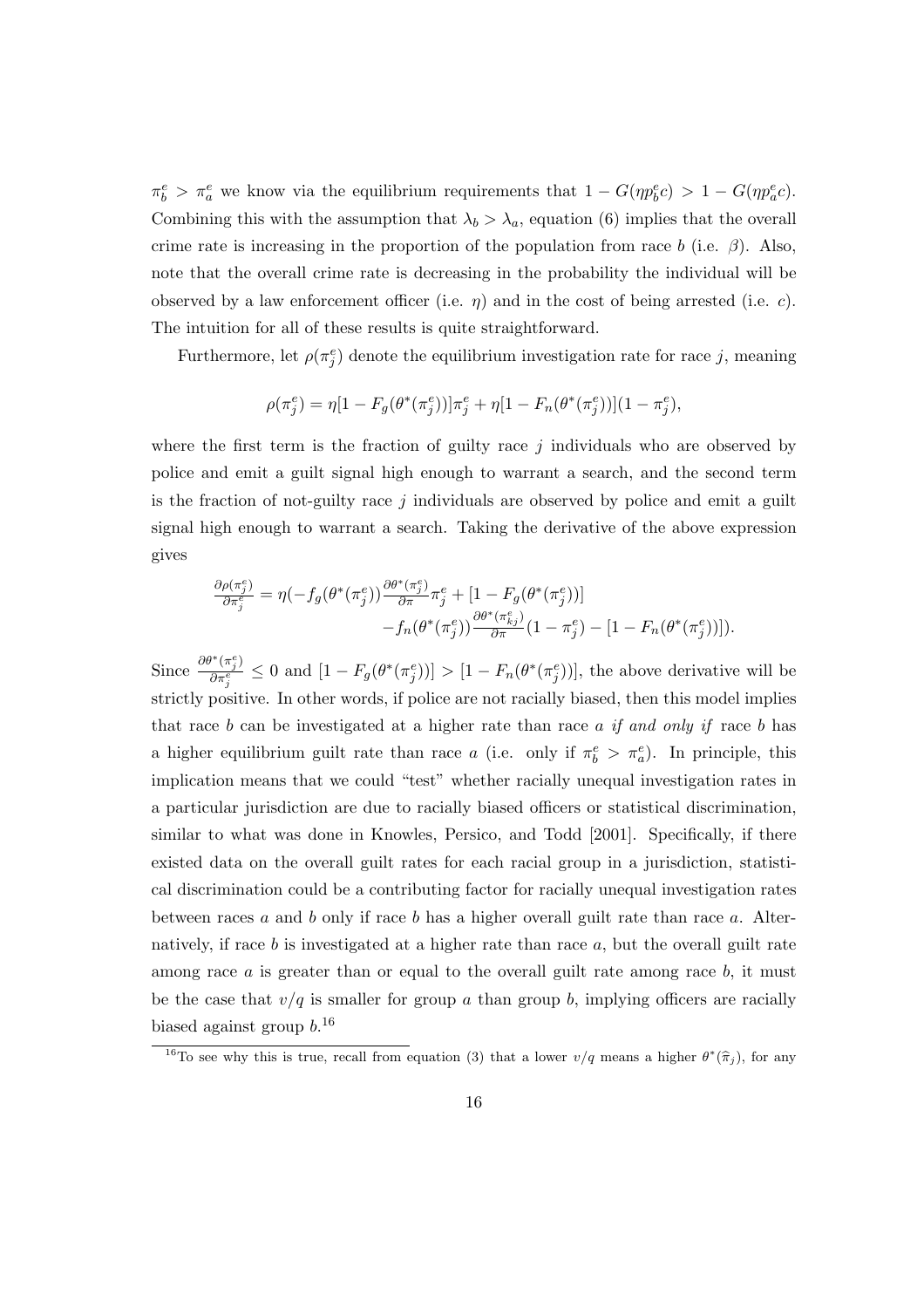However, the primary constraint inherent in this "test" is that accurate data regarding the underlying guilt rates for each race as a whole in a jurisdiction would be difficult, if not impossible to obtain. Rather, most available data can only reveal the equilibrium guilt rate among the investigated members of each race (since these are the only ones for whom police can identify whether they are guilty or not). This issue was not raised in KPT, since in their equilibrium police chose who to investigate at random, meaning the overall guilt rate for each race equals the guilt rate among the investigated for each race. However, this model reveals the importance of this issue. Specifically, the equilibrium guilt rate among the investigated can be denoted  $\gamma(\pi_j^e)$  and will equal

$$
\gamma(\pi_j^e) = \frac{1}{1 + \frac{(1 - \pi_j^e)[1 - F_n(\theta^*(\pi_j^e))]}{\pi_j^e[1 - F_g(\theta^*(\pi_j^e))]}}.\tag{7}
$$

It is straightforward to show that because  $F_n(\theta) > F_g(\theta)$  for all  $\theta$ ,  $\gamma(\pi_i^e)$  as defined in the above expression exceeds  $\pi_j^e$ . In other words, because police selectively choose which observed individuals to investigate on the basis of their guilt signals, the guilt rate among the investigated from each race will be greater than the guilt rate among that race as a whole.

Furthermore, equation (7) can be used to show that the guilt rate among the investigated from each race will generally not be sufficient for determining whether or not racially unequal investigation rates in a jurisdiction can be due to statistical rather than racial bias among law enforcement officers. Specifically, even with with  $\pi_b^e > \pi_a^e$  (i.e. the necessary condition for unequal search rates to be due to statistical discrimination)  $\gamma(\pi_b^e)$  can be greater than, equal to, or less than  $\gamma(\pi_a^e)$ . This result implies that Knowles, Persico, and Todd's [2001] "test" for determining whether unequal investigation rates are due to police officer racial bias or statistical discrimination is not necessarily valid. As discussed in the previously, they argue that if guilt rates among the investigated are not equal across races, then police officers must be biased against the race with the lower guilt rate. To put it another way, they argue that racially unequal investigation rates are consistent with unbiased police officers as long as the guilt rates among the investigated are equal across races. However, equation (7) reveals that guilt rates among

given beliefs  $\hat{\pi}_j$ . Therefore, if  $v/q$  is lower for group a than group b, then even if  $\pi_a^e \geq \pi_b^e$ , it can still be the case that  $\theta^*(\pi_a^e) > \theta^*(\pi_b^e)$ , which makes it possible for  $\rho(\pi_a^e) < \rho(\pi_b^e)$ , or race b to be investigated at a higher rate even though they have a lower crime rate.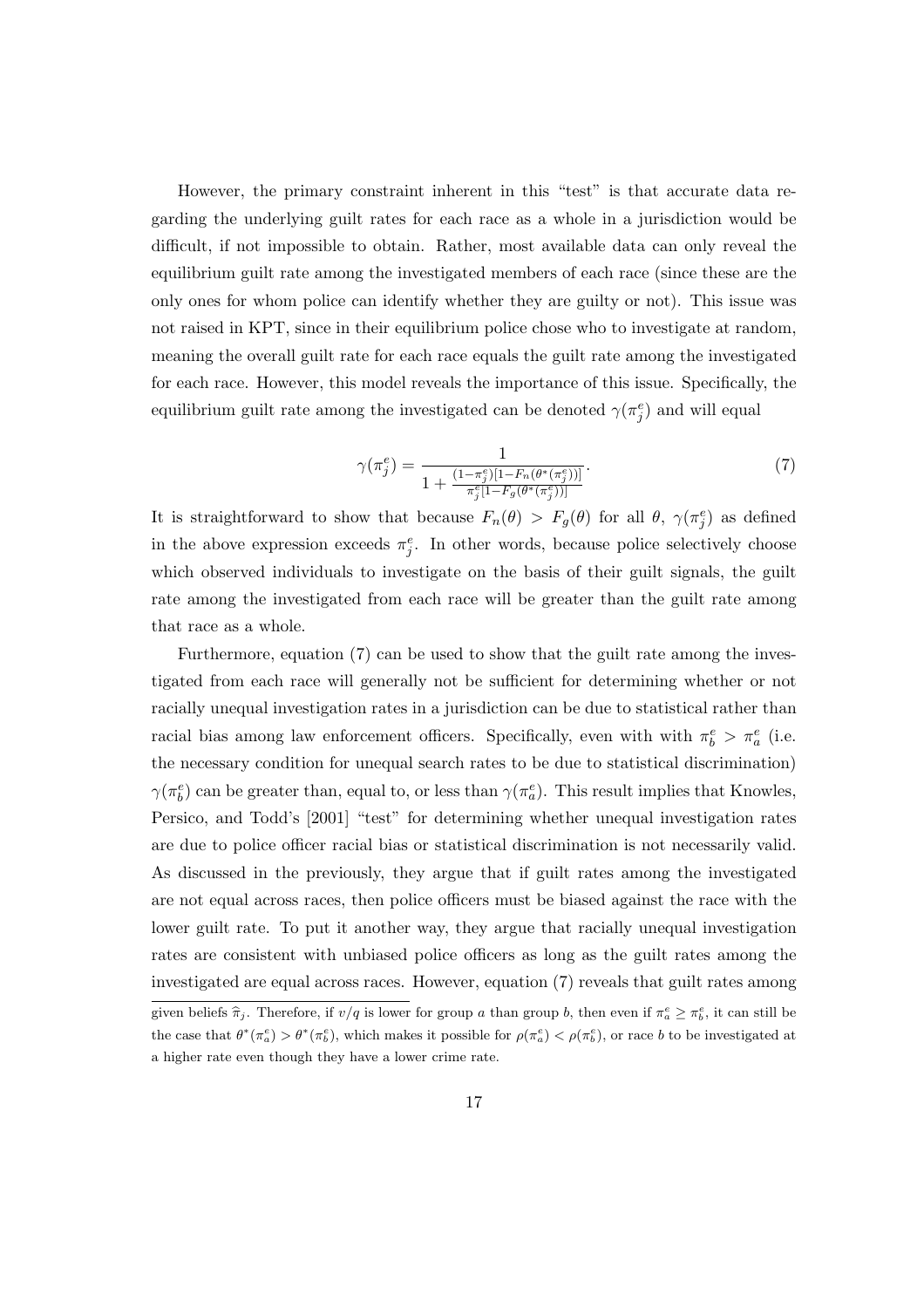the investigated are not necessarily equalized across races, even with racially unbiased police officers.

Moreover, as will be shown below, rather stringent conditions must be met (although even these conditions are not sufficient) for racially unequal investigation rates to coexist with racially equal guilt rates among the investigated, if law enforcement officers are truly racially unbiased. Specifically, from equation (7), the guilt rate among the investigated individuals from race  $b$  (i.e.  $\gamma(\pi_b^e)$ ) will be equal to or less than  $\gamma(\pi_a^e)$  if and only if

$$
\frac{(1-\pi_b^e)[1-F_n(\theta^*(\pi_b^e))]}{\pi_b^e[1-F_g(\theta^*(\pi_b^e))]} \geq \frac{(1-\pi_a^e)[1-F_n(\theta^*(\pi_a^e))]}{\pi_b^e[1-F_g(\theta^*(\pi_a^e))]}.
$$

Since  $\pi_b^e > \pi_a^e$ , then  $\frac{1-\pi_b^e}{\pi_b^e} < \frac{1-\pi_a^e}{\pi_a^e}$ , meaning a necessary condition for the above expression to be true is that

$$
\frac{[1 - F_n(\theta^*(\pi_b^e))]}{[1 - F_g(\theta^*(\pi_b^e))]}\n> \frac{[1 - F_n(\theta^*(\pi_a^e))]}{[1 - F_g(\theta^*(\pi_a^e))]}.
$$
\n(8)

Now, define  $\tilde{\theta}$  to be the value of  $\theta$  such that  $f_g(\tilde{\theta}) = f_n(\tilde{\theta})$ .<sup>17</sup> Given this definition and the fact that  $\frac{f_n}{f_q}$  is decreasing on  $(0, 1)$ , it will also be true that  $\frac{[1-F_n(\theta)]}{[1-F_g(\theta)]}$  reaches a minimum at  $\theta = \tilde{\theta}$ , is decreasing in  $\theta$  for  $\theta < \tilde{\theta}$ , and is increasing in  $\theta$  for  $\theta > \tilde{\theta}$ . Therefore, since  $\pi_a^e < \pi_b^e$ , we know  $\theta^*(\pi_a^e) > \theta^*(\pi_b^e)$ , meaning equation (8) can only hold if  $\theta^*(\pi_b^e) < \tilde{\theta}$ . In other words, the guilt rate among investigated members of race a (i.e.  $\gamma(\pi_a^e)$ ) can be greater than or equal to the guilt rate among the investigated members of race b (i.e.  $\gamma(\pi_b^e)$ ) only if it is optimal for law enforcement officers to set a relatively low signal threshold individuals from race b must surpass in order to be investigated.

A relatively low signal threshold for race  $b$  not only implies that a relatively high proportion of race b individuals would be investigated, but also, recalling how  $\theta^*(\pi)$ was defined in equation (3),  $\theta^*(\pi_b^e)$  can be relatively low only if  $\pi_b^e$  is relatively large and/or  $q$  is small compared to v. Hence, for it to even be possible for the guilt rate for investigated members of race a to be equal to or greater than the guilt rate for investigated members of race  $b$ , a relatively high fraction of race  $b$  must be investigated, the actual guilt rate among race  $b$  must be relatively high, and/or the benefit officers

<sup>&</sup>lt;sup>17</sup>We know such a  $\tilde{\theta}$  exists and is unique since  $\frac{f_n}{f_q}$  was assumed to be decreasing on  $(0, 1)$  and that both  $f_n$  and  $f_g$  are pdfs.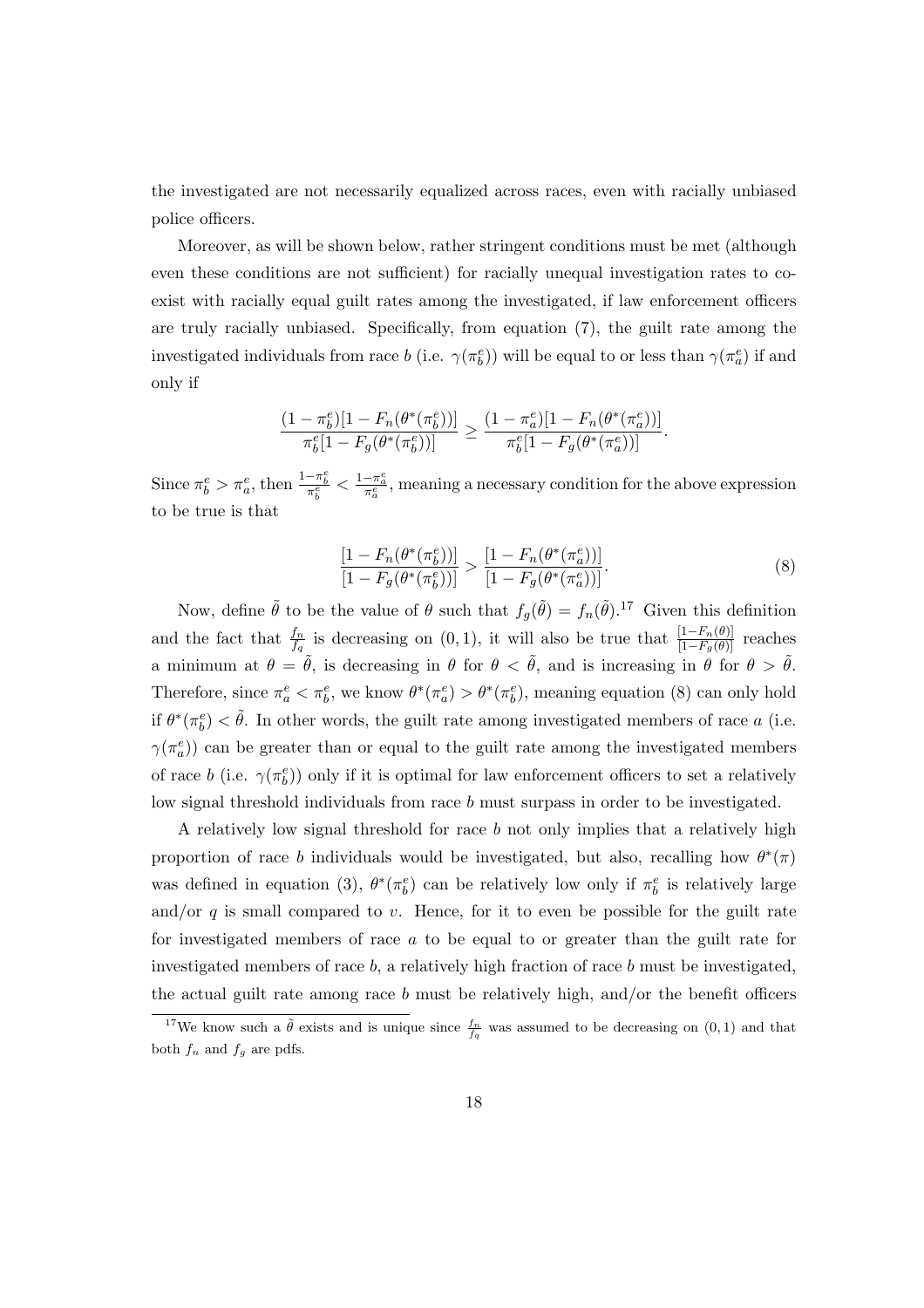incur from a successful investigation must be relatively high in comparison to the cost of investigating an individual.

While it is difficult to determine the size of the benefit officers incur from a successful investigation relative to the cost of an investigation, the available data suggests the other two conditions are relatively unlikely to hold. For example, in Missouri, only 11.5 percent of non-white motorists who were stopped were actually searched (the relevant type of investigation in the context of motorists on highways) [Hernandez-Murillo and Knowles, 2003].<sup>18</sup> Similarly, only about 9.5 percent and 22 percent of non-white motorists who were stopped were searched by Rhode Island State Troopers [Farrell et al., 2003] and the Los Angeles Police Department [Los Angeles Police Department, 2002] respectively.<sup>19</sup> Also, the guilt rates among searched non-white motorists in Missouri, Rhode Island, and Los Angeles, were 15.6 percent, 13.9 percent, and 29.4 percent respectively.<sup>20</sup> Recalling that guilt rates among the investigated are likely to be higher than the guilt rate for the race as a whole, these findings suggest that guilt rates among non-white motorists are relatively low. Therefore, it is unlikely that in these localities where guilt rates among searched minority and white motorists are equal, the unequal search rates across races were due soley to statistical discrimination.

## 4 Analysis of the Theoretical Costs to Banning Profiling

As discussed in the introduction, while many people may ethically object to police using race as a factor in deciding who to search regardless of the underlying motivation, eradicating such behavior may have costs in terms of increasing overall crime rates. This section uses the model developed in Section 3 to analyze how these costs to an anti-profiling policy may differ by characteristics of the relevant jurisdiction and crime. Generally, the analysis presented below assumes officers to be racially unbiased. However, recall that in this model, if officers are racially biased, then  $v$  is bigger for group  $b$ than group a (or q is smaller for group a than group b). As discussed above, the only

<sup>&</sup>lt;sup>18</sup>This compares to only 6.4 percent of white drivers who were stopped were searched.

<sup>&</sup>lt;sup>19</sup>The analogous search rates for white drivers were 4.3 percent in Rhode Island and 6.6 percent in Los Angeles.

 $^{20}$ The analogous guilt rates for white drivers who were searched were 23.7 percent in Missouri, 14.8 percent in Rhode Island, and 28.7 percent in Los Angeles.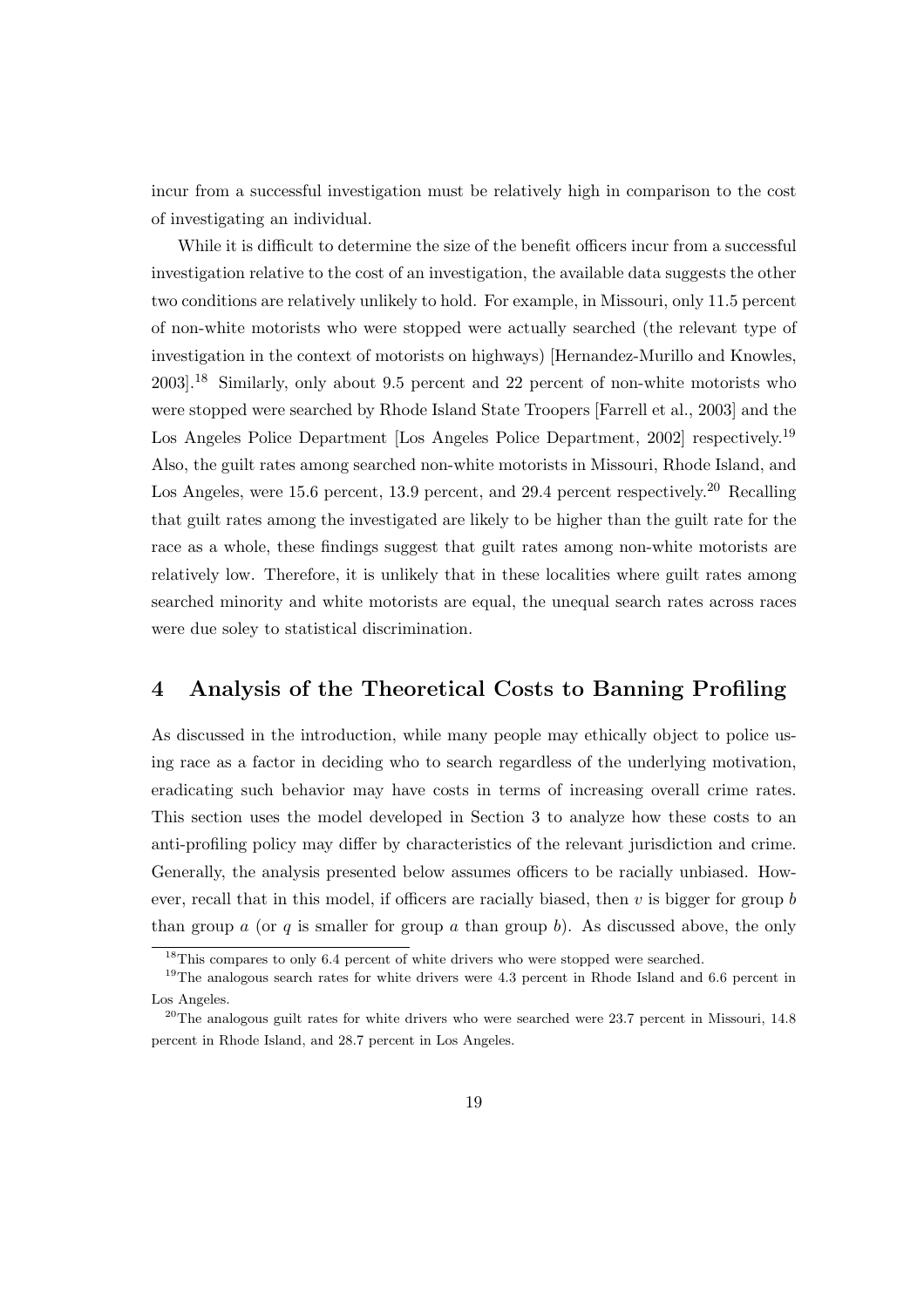thing that changes due to this bias is that  $\theta^*(\pi_b^e)$  will be lower for any  $\pi_b^e$  or  $\theta^*(\pi_a^e)$  will be higher for any  $\pi_a^e$ . As can be confirmed below, the basic implications that follow will not be changed by allowing officers to have such racial biases.

#### 4.1 Implementing a Perfect Colorblind Policing Policy

Let us assume that it is theoretically possible to implement a perfect anti-profiling policy such that police officers could not use an individual's racial group in any part of their investigation decision. In other words, assume the policy could make police officers perfectly colorblind. With this policy, officers effectively only observe one race, and therefore cannot employ race specific beliefs. Rather, police must use only one belief concerning the average guilt rate among the whole population,  $\hat{\Pi}$ . Given this belief, in the same manner as in Section 3, officers will choose a threshold level  $\theta^*(\widehat{\Pi})$ , such that they will investigate an observed individual only if they observe a guilt signal greater than  $\theta^*(\widehat{\Pi})$ , where  $\theta^*(\widehat{\Pi})$  is derived analogously to before. Therefore, for individuals of both races, the probability of being investigated if guilty equals  $\eta p_g(\hat{\Pi})$ , where

$$
p_g(\widehat{\Pi}) = 1 - F_g(\theta^*(\widehat{\Pi})).\tag{9}
$$

From the individual's perspective, the problem does not change. Specifically, an individual of race j chooses to commit the relevant crime only if  $\epsilon \ge \eta \hat{p}_{g,j}c$ . This means the proportion of the total population choosing to commit the crime will equal

$$
\Pi(\lambda_b, \lambda_a, \widehat{p}_{g,b}, \widehat{p}_{g,a}, ) = \beta \lambda_b [1 - G(\eta \widehat{p}_{g,b}c)] + (1 - \beta) \lambda_a [1 - G(\eta \widehat{p}_{g,a}c)] \tag{10}
$$

Equilibrium now consists of a set of beliefs  $\{\widehat{p}_{g,a}, \widehat{p}_{g,b}, \widehat{\Pi}\}\$  such that  $\widehat{p}_{g,a} = \widehat{p}_{g,b} = p_g(\widehat{\Pi})$ (as described by equation 9) and  $\hat{\Pi} = \Pi(\lambda_b, \lambda_a, \hat{p}_{g,b}, \hat{p}_{g,a})$  (as described by equation 10). Using a similar argument as in the unconstrained case, we can prove such an equilibrium exists and is unique.<sup>21</sup> Denote this equilibrium set of beliefs in the colorblind environment as  $\{\Pi^c, p_g^c\}.$ 

The first thing to note about this new equilibrium is that if  $\lambda_a < \lambda_b$ , causing  $\pi_a^e < \pi_b^e$ in the unconstrained equilibrium, then this new equilibrium will be such that  $\pi_a^e < \Pi^c <$ 

 $21$ See Appendix.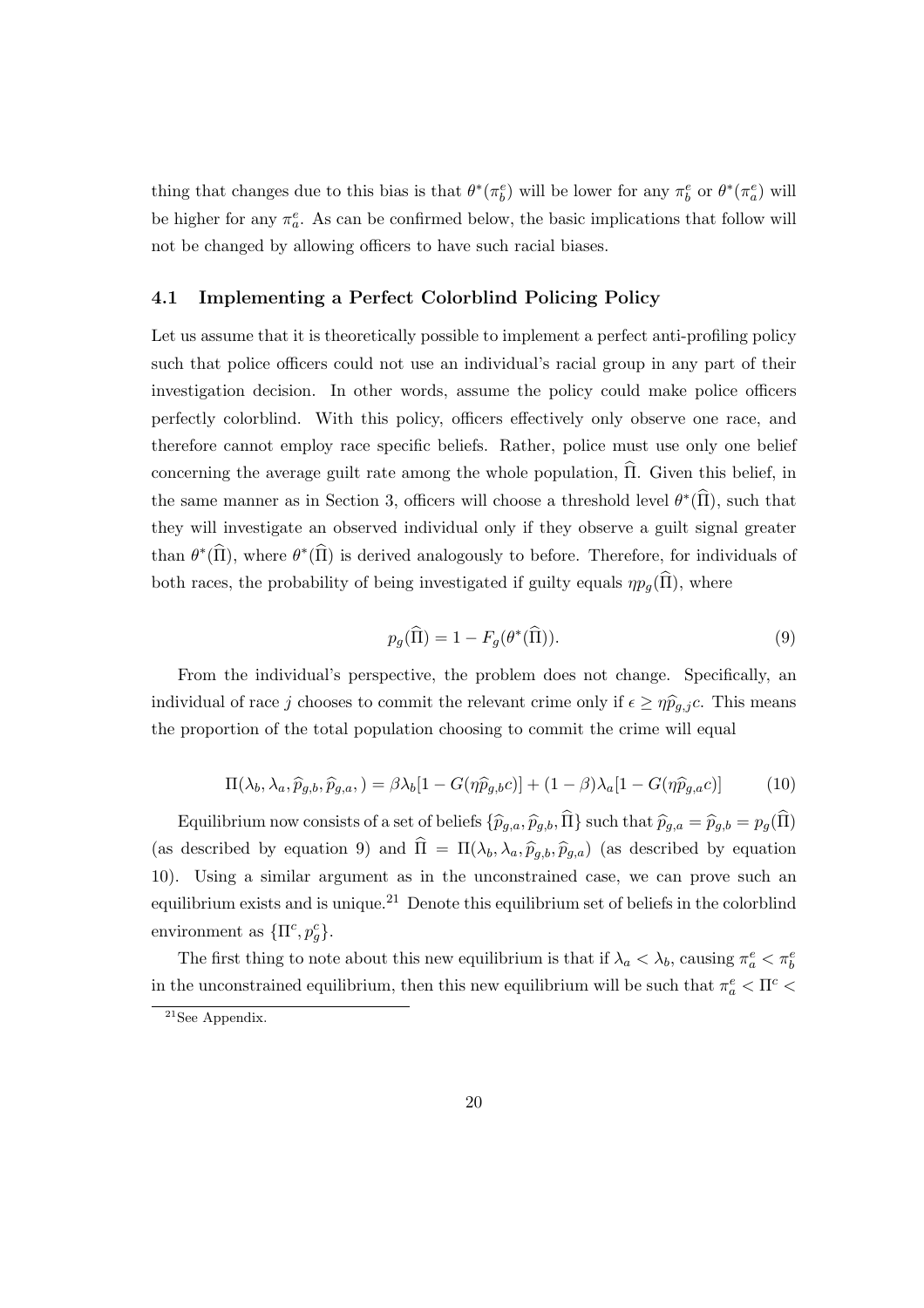$\pi_b^e$ <sup>22</sup> A straightforward implication of this result is that  $\theta^*(\pi_a^e) > \theta^*(\Pi^c) > \theta^*(\pi_b^e)$ , since  $\theta^*(\pi)$  was previously argued to be decreasing in  $\pi$ . This result in turn implies that  $p_{g,a}^e < p_g^e < p_{g,b}^e$ <sup>23</sup>. In words, the implementation of a policy that causes police to behave in a colorblind manner will increase the probability of search for guilty members from race a, while decreasing the probability of search for guilty members from race b.

#### 4.2 The Effect of a Colorblind Policy on the Overall Crime Rate

By construction, this colorblind policy constrains police from using some available information relevant to maximizing the success rate of their investigations. If society incurs a cost for every individual who carries the relevant contraband, it is important to characterize how constraining police in this manner will affect the overall crime rate. In the context of this model, this question reduces to calculating  $\Pi^c - \Pi^e$ , where  $\Pi^c$  is described by equation (10) and  $\Pi^e$  is described by equation (6). Writing this expression out and re-arranging, we obtain

$$
\Pi^c - \Pi^e = \beta \lambda_b [G(\eta p_{g,b}^e c) - G(\eta p_g^c c)] + (1 - \beta) \lambda_a [G(\eta p_{g,a}^e c) - G(\eta p_g^c c)]. \tag{11}
$$

Since  $p_{g,a}^e < p_{g,b}^e$ , the term in the first set of brackets in the above expression will be positive, while the term in the second set of brackets will be negative. Therefore, the degree to which the policy increases the overall crime rate will depend on the relative magnitude of the first product versus the second product in equation (11). Intuitively, the first product is the degree to which the policy increases the number of group b individuals committing the relevant crime, while the second product is the degree to which the policy decreases the number of group a individual committing the relevant crime.<sup>24</sup>

 $22P$ Proof of this assertion can be found in Appendix. Note that this will be true even if law enforcement officers are racially biased, as racial bias just further exacerbates the discrimination that exists when officers are unbiased.

<sup>&</sup>lt;sup>23</sup>This result is straightforward from the fact that  $p_{g,a}^e = 1 - F_g(\theta^*(\pi_a^e))$ ,  $p_g^e = 1 - F_g(\theta^*(\Pi^e))$ , and  $p_{g,b}^e = 1 - F_g(\theta^*(\pi_b^e))$ 

 $^{24}$ Note that this condition is somewhat analogous to Persico's [2002] condition regarding when a racially "fair" (i.e. colorblind) policy can lead to less crime overall. Namely, the expression in equation (11) is simply comparing the relative elasticities of each race to more and less intensive policing.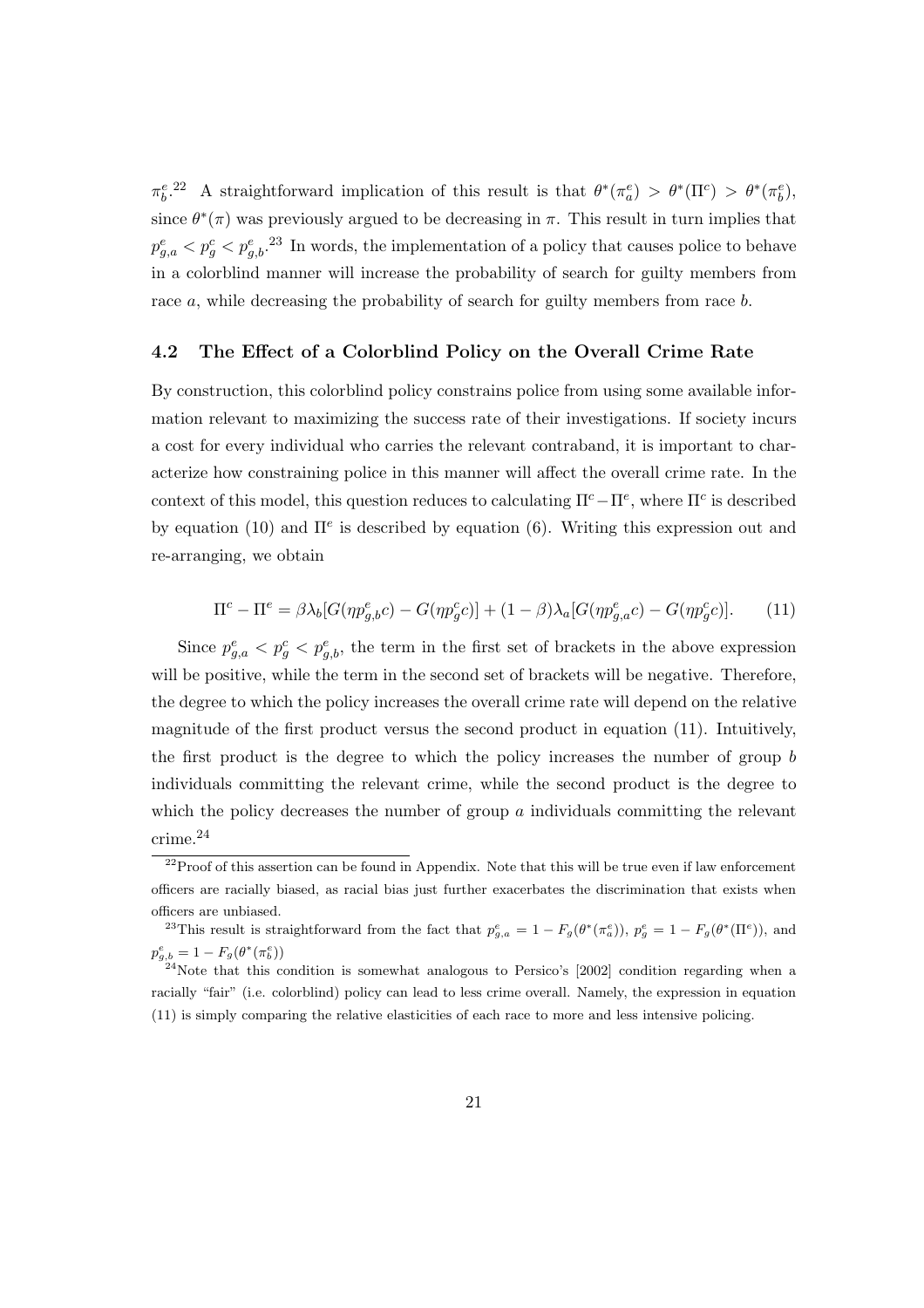The first thing to note about equation (11) is that it shows it is theoretically possible for the overall crime rate to actually decrease following the implementation of a colorblind policy, since the second product can theoretically be greater in absolute value than the first product. This result emphasizes an important point, namely that the policy that maximizes the number of criminals caught for any given number of investigations performed may be quite different than the policy which minimizes the overall number of guilty individuals.

The second thing to note about equation (11) is that it implies that the increase in the crime rate following the colorblind policy will be smaller the smaller the fraction of the overall population that is from race b (i.e. the smaller the  $\beta$ ). Furthermore, equation (11) shows that the increase in the crime rate following the colorblind policy will be smaller the smaller  $\lambda_b$  is compared to  $\lambda_a$ . In other words, the crime cost to a colorblind policy will likely be smaller, the more similar the races are in terms of their proportions of at risk individuals. One implication of this is that the crime cost to a colorblind policy is likely to be smaller when the relevant racial groups have relatively similar income, age, and gender distributions, as such similarities would likely cause  $\lambda_a$ to approach  $\lambda_b$ .

The fourth thing revealed by equation (11) is that the increase in the crime rate following the colorblind policy will generally be smaller the smaller is  $\eta$ , or the smaller the fraction of the overall population that police can observe. Specifically, a smaller  $\eta$ means smaller differences between  $\eta p_{g,b}^e c$  and  $\eta p_g^c c$ , and  $\eta p_{g,c}^e c$  and  $\eta p_g^c c$ . Generally, this will lead to a smaller difference between  $G(\eta p_g^c c) - G(\eta p_{g,b}^e c)$  and  $G(\eta p_g^c c) - G(\eta p_{g,a}^e c)$ .<sup>25</sup> Intuitively, if  $\eta$  is small, then law enforcement officers are only observing a small fraction of the overall population, meaning that they are not having much of an effect on individual criminal participation decisions in the first place. Therefore, constraining law enforcement officer behavior a little bit will not have a large effect on individual behavior. For analogous reasons, the increase in the crime rate following the colorblind policy will also generally be smaller the smaller is  $c$ , or the smaller the penalty for getting caught.

The final thing to note about equation (11) is that the cost of the colorblind policy

<sup>&</sup>lt;sup>25</sup>However, this is not necessarily the case, as this result depends on the shape of the distribution of benefits to carrying contraband (i.e. the shape of  $G$ ).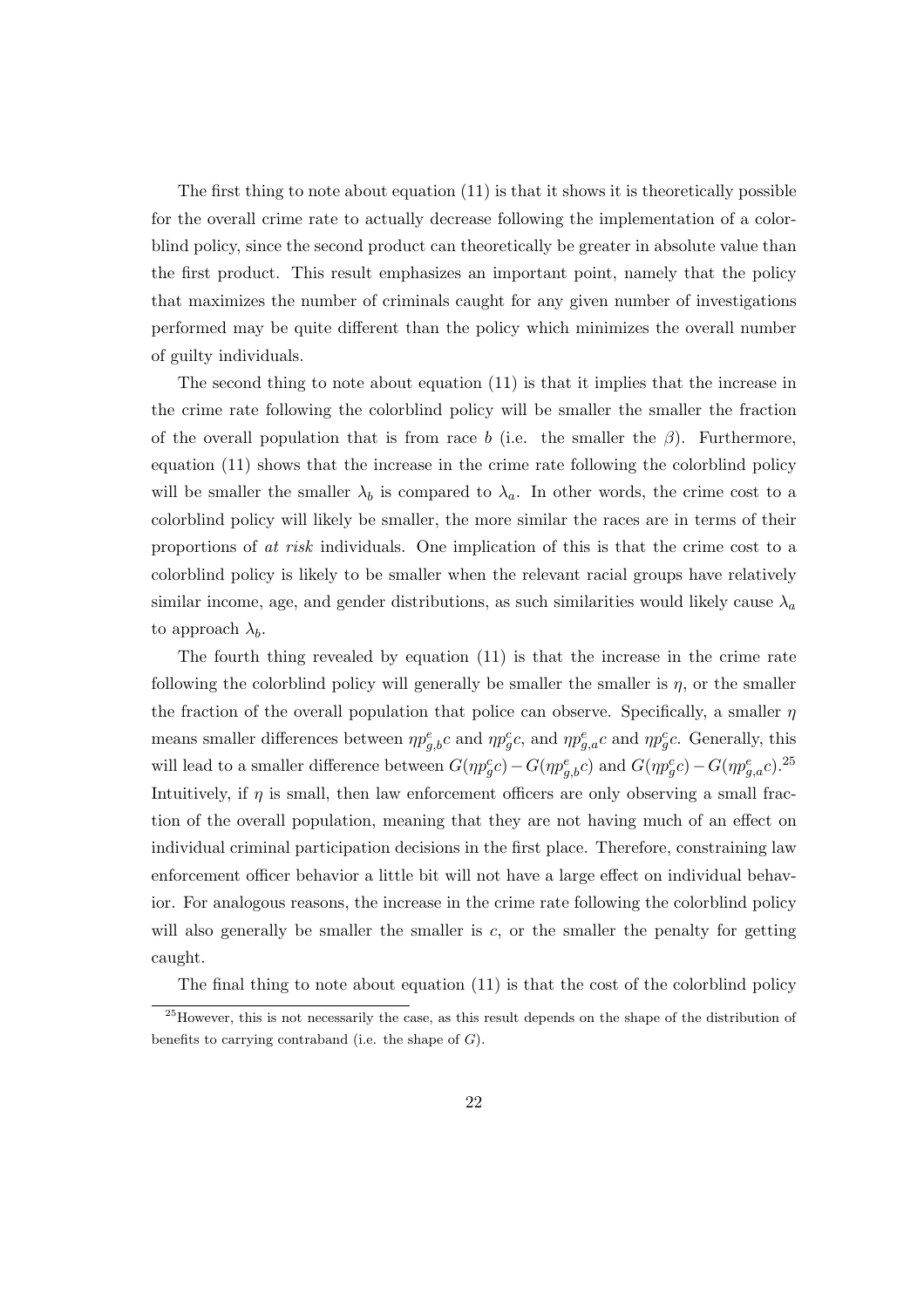will depend on the distribution of the benefits to committing the relevant crime (i.e. the G function). Specifically, the crime rate cost to the policy will be smaller the more concave the G function is between  $\eta p_{g,a}^e c$  and  $\eta p_{g,b}^e c$  (see the lower graph in Figure 1(*i*) compared to the lower graph in Figure1  $(ii)$ ). This statement is equivalent to saying that the crime rate cost to a colorblind policy will be smaller if the elasticity of at risk individuals to greater search rates is decreasing in the search rate.

In the context of this model, the distribution of benefits will be relatively concave for crimes and/or jurisdictions where only a small fraction of  $at$  risk individuals obtain a large benefit from committing the crime.<sup>26</sup> This situation is depicted graphically in example  $(i)$  in Figure 1. Examples may include crimes such as driving with possession of small amounts of drugs or alcohol, or in possession of a firearm, where most individuals who would potentially engage in such behavior would only incur a small benefit from doing so, while only a very few individuals would incur really large benefits (e.g. drug addicts, alcoholics, or those who need guns for protection). Hence, the elasticity of potential violaters of these relatively minor crimes to greater search rates is likely to decrease as search rates increase, meaning a colorblind policy targeting these types of crimes will likely cause only small increases (or even a decreases) in these types of crimes, all else equal.

Alternatively, the cumulative distribution of benefits will generally not be concave for crimes and/or jurisdictions where a substantial fraction of the  $at$  risk individuals obtain a large benefit from committing the crime. This situation is depicted graphically in example  $(ii)$  in Figure 1. Possible crimes of this type include transportation of large amounts of drugs or firearms for distribution and supporting terrorist activities, where most individuals who benefit at all from these crimes incur very large benefits. Therefore, the elasticity of individuals at risk of committing these more serious crimes to greater search rates is not likely to decrease as search rates increase, meaning a colorblind policy targeting these types of crimes may cause large increases in these types of crimes, all else equal.

It is also worth noting that the benefits to this colorblind policy can be seen on

<sup>&</sup>lt;sup>26</sup>This follows due to the fact that if only a few law-breakers obtain a large benefit from the relevant crime, while the rest obtain smaller benefits, the pdf of benefits will generally be downward sloping, thus implying the cdf will be generally concave.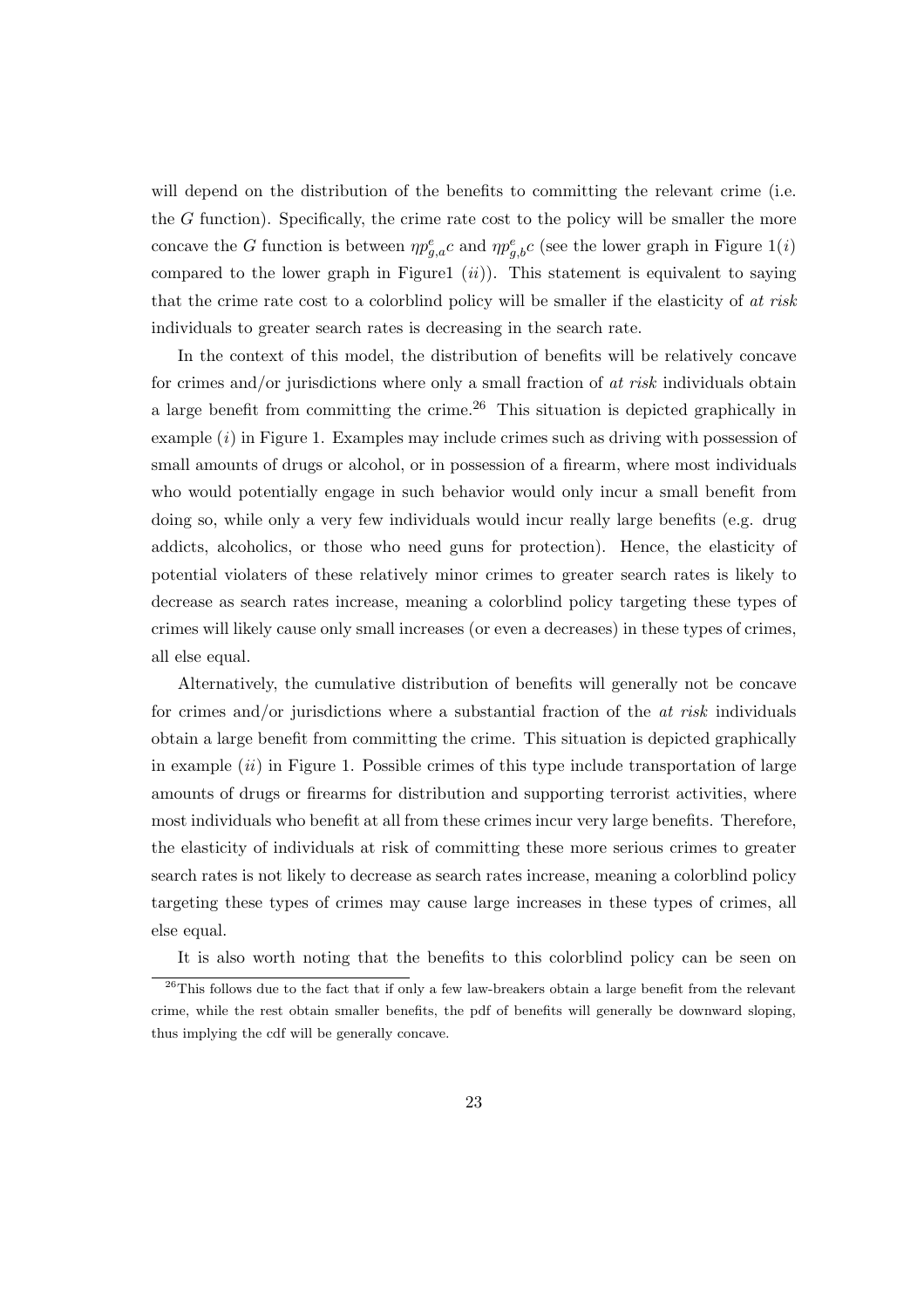two fronts. First, the probability that an innocent member of race b is investigated falls from  $1 - F_n(\theta^*(\pi_b^e))$  to  $1 - F_n(\theta^*(\Pi^e))$ .<sup>27</sup> Second, the policy decreases the cross race difference in the probability of investigation (given observation by law enforcement officers) from  $F_n(\theta^*(\pi_a^e)) - F_n(\theta^*(\pi_b^e))$  to zero for innocent members of each race, and  $F_g(\theta^*(\pi_a^e)) - F_g(\theta^*(\pi_b^e))$  to zero for guilty members of each race. The benefit of this greater equality of treatment can certainly be argued to be very large for societies that place a high valuation on racial equity and individual rights.

# 5 Implications of the Model in the Context of Particular Examples

This section looks at how this model can help provide insights into how the effects of colorblind policing policies on the crime rate can differ across jurisdictions and/or law enforcement institutions. Because none of the parameters in the following examples are calibrated to equal any sort of estimated value, these examples are meant to be merely instructive for showing how the relevant parameters may differ across jurisdictions, and how this will alter the effect of colorblind policies on the crime rate. In other words, the results of this section are simply meant to suggest that, in some relevant types of jurisdictions, the crime rate costs to a colorblind policy can actually be expected to be very small, while in other types of jurisdictions, the magnitude of the crime rate costs may be less clear cut.

#### 5.1 Colorblind Policies and the Highway Patrol

With respect to highway motor vehicle searches, the model suggests the crime rate costs to imposing a colorblind policy may be quite small. To see why, first note that since the racial composition of motorists on highways is likely to generally reflect the racial composition of the population at large, minorities should generally make up a relatively small proportion of the overall relevant population, meaning  $\beta$  should be relatively low. Second, the most relevant crimes for the majority of motor vehicle searches are possession of a small quantity of drugs, alcohol, or a firearm. Since the proportion of individuals

 $^{27}$ However, the colorblind policy will have the offsetting effect of increasing the probability that an innocent member of race a is investigated from  $1 - F_n(\theta^*(\pi_a^e))$  to  $1 - F_n(\theta^*(\Pi^e)).$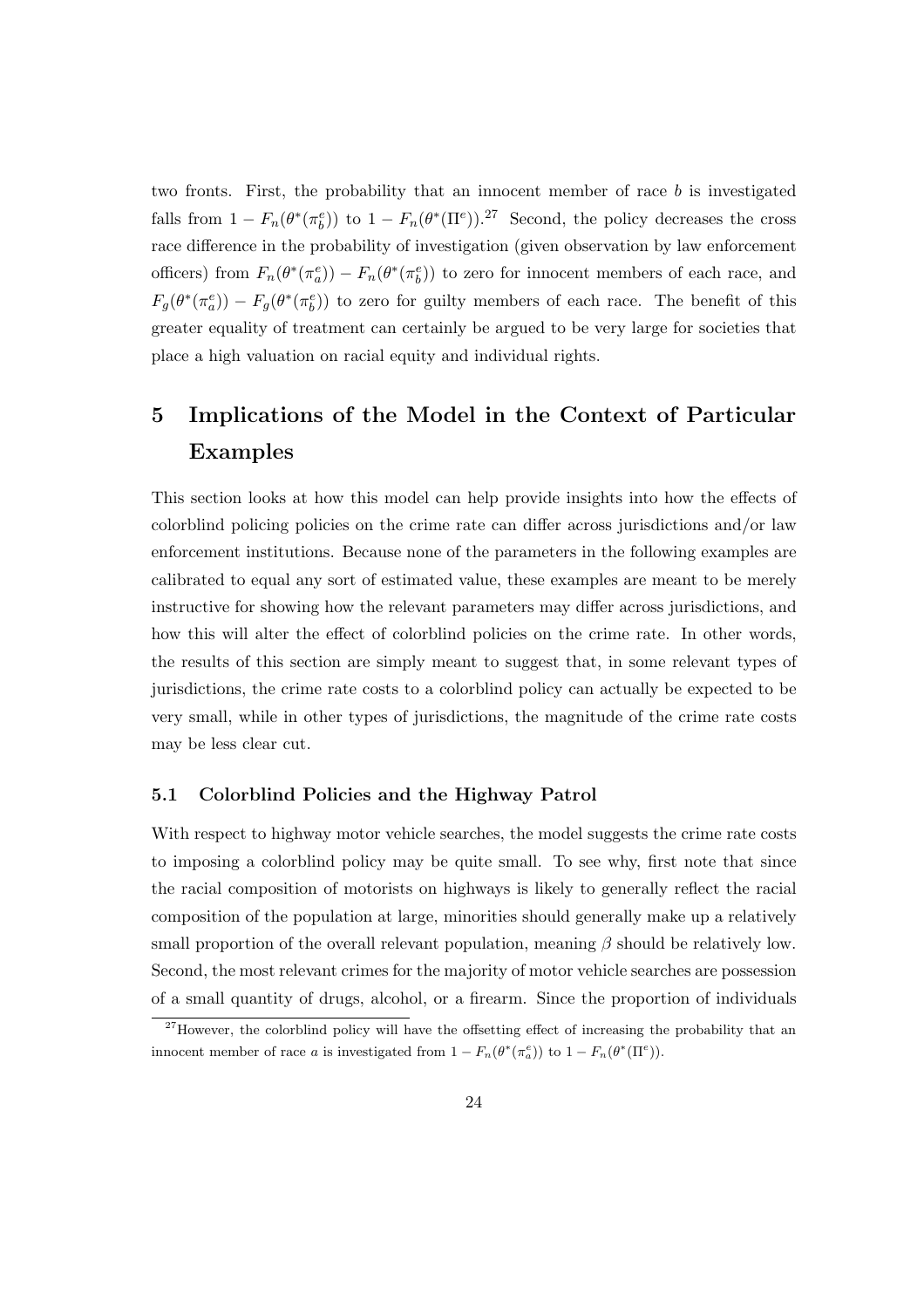who are *at risk* of carrying drugs, alcohol, or firearms is likely to be quite similar across races,  $\lambda_a$  will likely be quite close to  $\lambda_b$  (where group b is black or latino motorists). Third, highway troopers only observe a small fraction of drivers on a given highway, meaning  $\eta$  will be quite low in this context. Fourth, for these relatively minor crimes, the penalty  $c$  will also be quite small. Finally, as discussed above, for minor crimes such as drug possession, very few *at risk* individuals are likely to incur large benefits from possessing the drugs while driving. Therefore, as argued previously, the benefit distribution  $G$  is likely to be relatively concave for these crimes. From equation (11), we can see that all five of these points suggest that colorblind policies implemented on the highway patrol would likely have a relatively small effect on the overall crime rate on highways.

#### 5.2 Colorblind Policies and the Border Patrol

Alternatively, for investigations of incoming foreigners by border guards at airports and highways, the magnitude of the effect of a colorblind policy on the relevant crime rate is less clear. On the one hand,  $\beta$  is likely to be quite small. For example, if the relevant population is all foreign travellers entering the United States, individuals from the middle-east (the race facing discrimination) make up only a small fraction of the relevant population.<sup>28</sup>

On the other hand, the relevant crime in this context may be supporting terrorist activity. While only a minuscule fraction of foreign nationals from any country are likely to be at risk of supporting terrorist activities against United States citizens, this fraction may be substantially larger for middle-easterners than foreigners from other regions (e.g. South Americans, Europeans, Asians), meaning  $\lambda_b$  (where group b consists of middle-easterners) will likely be substantially larger than  $\lambda_a$  (where group a consists of individuals from other parts of the world). Furthermore, since the penalty to supporting terrorist activity is likely to be large,  $c$  will also be large. Finally, in the group of foreign entrants (from any foreign country) who would potentially support terrorist activities, most would likely obtain very large benefits from such activity, meaning the benefit

<sup>&</sup>lt;sup>28</sup>However, this is certainly not necessarily the case. For example, if the relevant jurisdiction is Israel, then the "race" facing discrimination is the arabs which likely make up a large fraction of incoming foreigners at Israeli border crossings, meaning  $\beta$  in this case would be quite large.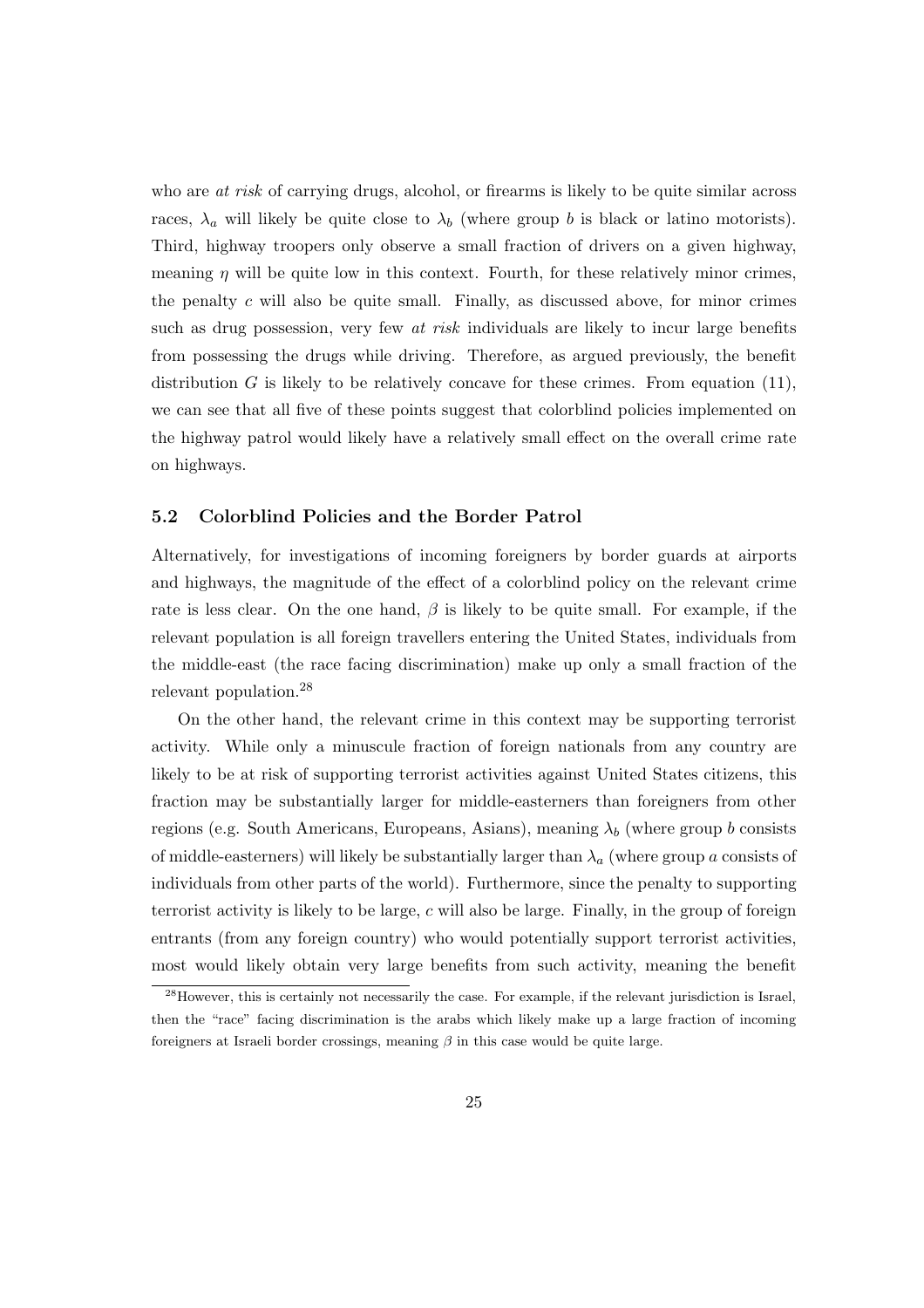distribution in this case would likely not be very concave. These latter points imply that a colorblind policy can potentially have a large increased crime rate cost in the case of investigations of foreign nationals by border guards.

Finally, it is unclear what fraction of all foreign nationals entering the United States are observed by border guards. Hence, it is unclear whether  $\eta$  is relatively large or relatively small. This discussion shows that, unlike the previous example, the parameters in this context may have offsetting effects and unclear magnitudes. Therefore, it is not as straightforward to judge whether a colorblind policy in this context would also likely have only small effects on the relevant crime rate (i.e. the total number of foreign terrorist supporters in the U.S.).

## 6 Conclusion

Many people view racial profiling by law enforcement officers as a practice that fosters mistrust between the racial groups most affected by such profiling and law enforcement, as well as a fundamental violation of civil rights and ethical standards. For these reasons, many jurisdictions are discussing or implementing policies aimed at eliminating the practice of law enforcement officers using race as a factor in selecting whom to stop, search, or otherwise investigate more intensely.

While the ethical and constitutional benefits of these anti-profiling policies can be argued to be quite large, the magnitudes of the costs to these policies are less clear. If profiling is simply due to racial bias among officers, then the costs of implementing policies that eliminate profiling are likely to be small, as the only ones "hurt" by such policies are the biased officers. However, if profiling is a result of optimal behavior for unbiased officers under imperfect information, then there may be some substantial costs to banning such behavior, as such bans may lead to increases in the number of people committing the relevant crimes.

The model developed in this paper primarily looked at racial profiling of this latter form, where officers investigate one race at a higher rate than another because such behavior is optimal from an efficiency perspective. Analysis of the equilibrium of this model reveals several important points. First, for statistical discrimination to occur with unbiased law enforcement officers, one racial group must have a higher fraction of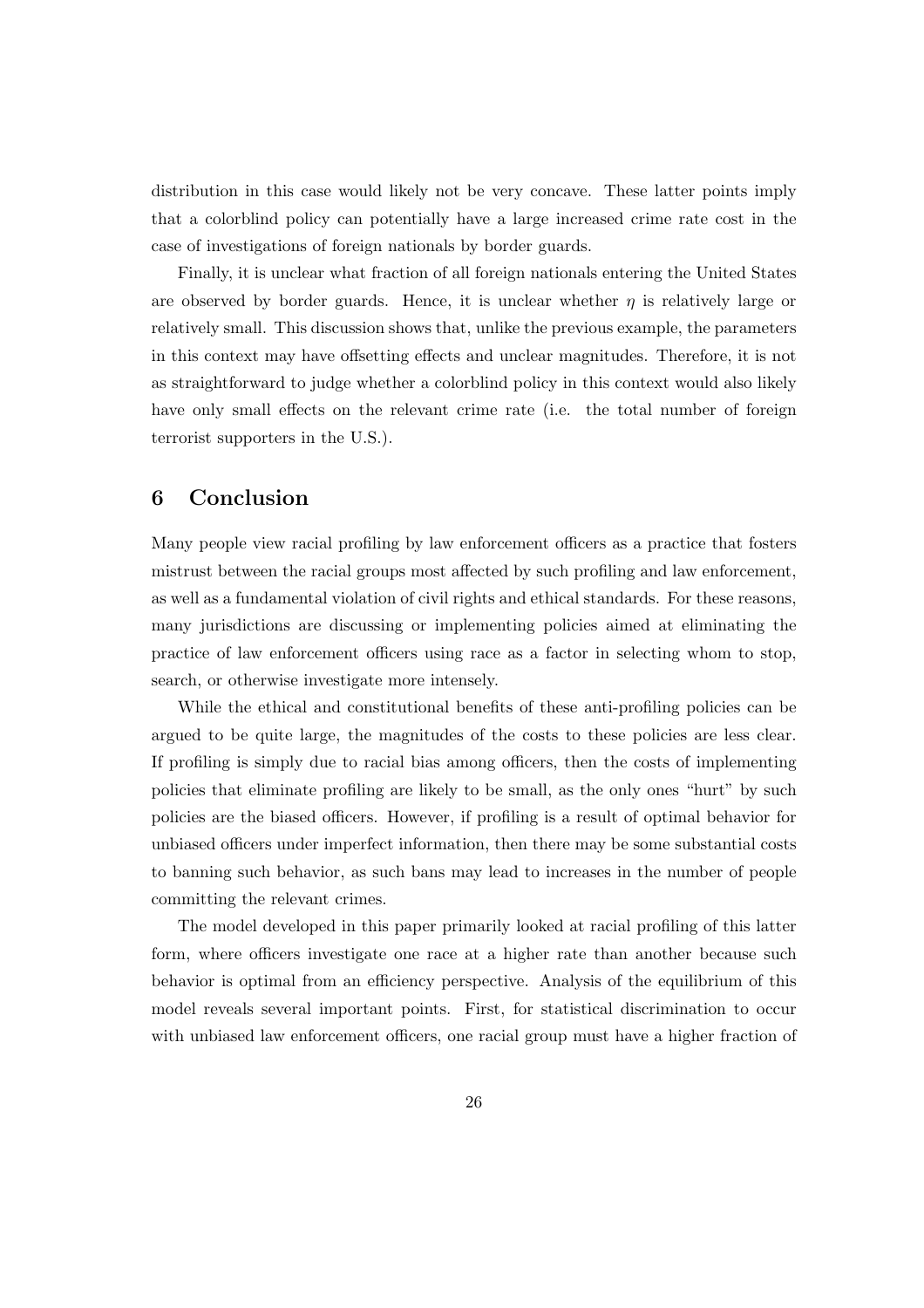"at risk" individuals than the other, in the sense that a greater proportion of one group could be convinced to commit the relevant crime if the probability of getting caught were low enough. Such a difference across races in a particular jurisdiction could arise due to a variety of reasons, including racial differences in the income distribution, job opportunities, the age distribution, or political or religious beliefs.

The second point to come out of the model is that for unequal investigation rates to arise from racially unbiased officers, the overall guilt rate from the more frequently investigated group must be higher than the overall guilt rate from the less frequently investigated group. However, the guilt rate among the investigated members of the more frequently investigated group can be greater than, equal to, or less than the guilt rate among the investigated members of the less frequently investigated group. This result is important because it emphasizes that while there often exists data regarding guilt rates among those investigated in particular jurisdictions, such data will generally not be sufficient for identifying whether unequal investigation rates are due to statistical discrimination or racial bias. In order to reject the hypothesis that racially unequal investigation rates are due only to statistical discrimination rather than officer bias, it is necessary to have data regarding the overall guilt rates for each race, data that would be extremely difficult to collect.

The final results coming from the model discuss the extent to which a policy that eliminates racial profiling will increase (or possibly even decrease) the overall crime rate in a particular jurisdiction, given the characteristics the jurisdiction. In general, a colorblind policing policy should lead to smaller increases in the overall crime rate when the jurisdiction is relatively undiverse, when the racial groups have relatively similar socio-economic and demographic characteristics, when police can only observe a small fraction of the overall relevant population, when the penalty for being caught for the relevant crime is small, and when only a relatively small fraction of each group can be expected to incur very large benefits from committing the relevant crime.

Applying these results to real world examples of racial profiling suggests that colorblind policing policies will likely have only a small effect on the overall rate at which small amounts of drugs, guns, and alcohol are carried by motorists on highways. Given the cost to society for each instance where a small amount of drugs, guns, or alcohol is carried on a highway is likely quite small (although not necessarily negligible), the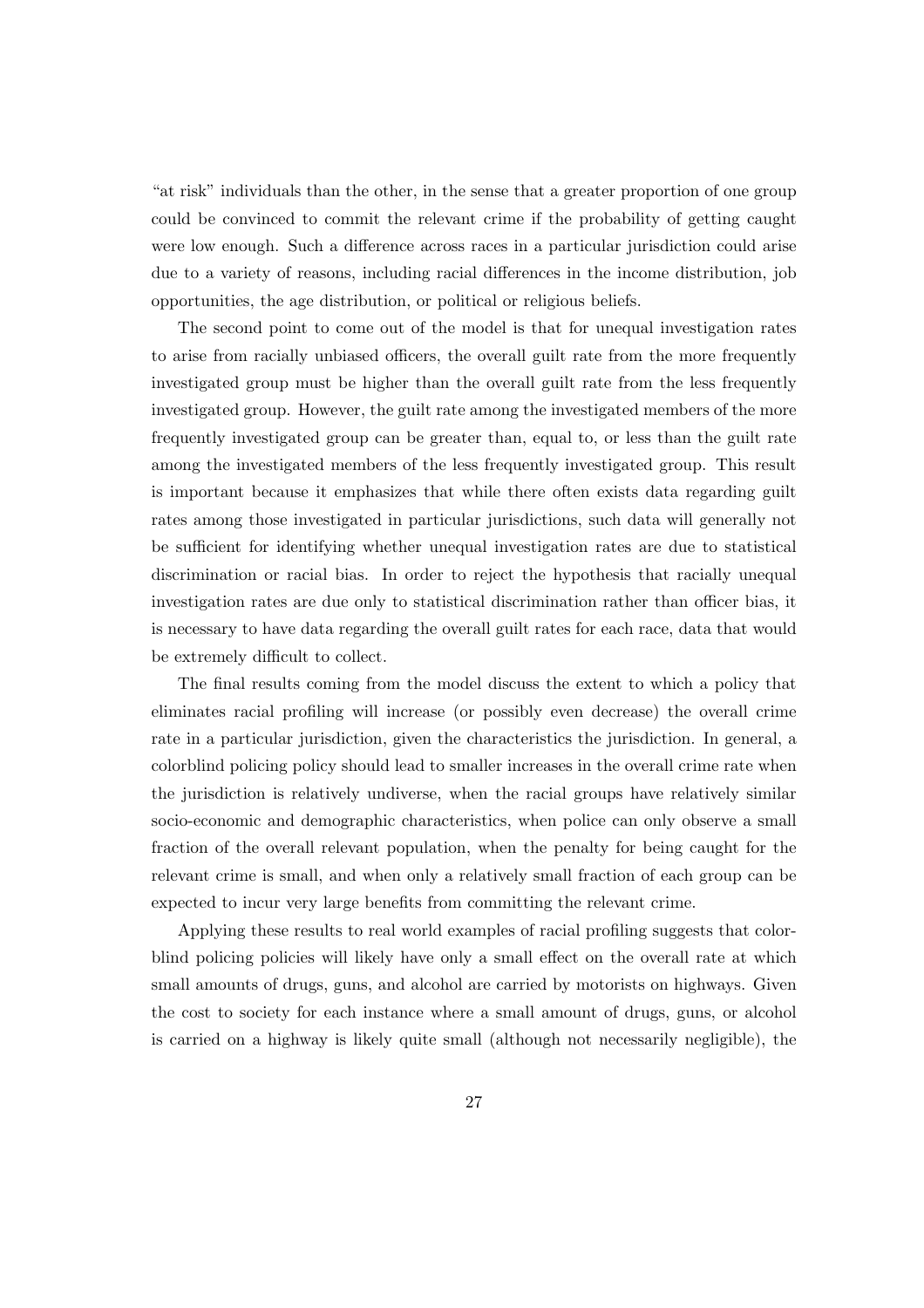overall societal cost to implementing a colorblind policy on highway patrolmen can be argued to be quite low. Alternatively, it is not as clear how large the rate of terrorist supporters among foreigners entering the United States would change in response to a colorblind policy imposed on border guards. However, given the potentially tremendous societal cost associated with terrorism, the societal cost related to any increase in the relevant crime rate associated with implementing a colorblind policy on border guards is likely larger than with respect to the highway patrol.

It is worth emphasizing, however, that these results are only suggestive, and that more precise evidence on actual parameter values would be necessary to make any definitive statements concerning the potential increase in the crime rate associated with implementing a colorblind policing policy in any particular jurisdiction. Moreover, further analysis of the magnitudes of the benefits to implementing colorblind policies, and how such benefits may differ across jurisdictions, is necessary before any statements can be made concerning whether the societal benefits associated with eradicating racial profiling in particular jurisdictions exceed to societal costs. This study is simply meant to help describe why profiling may persist among law enforcement agencies, and how the costs to eradicating such behavior will depend on the particular characteristics of a jurisdiction.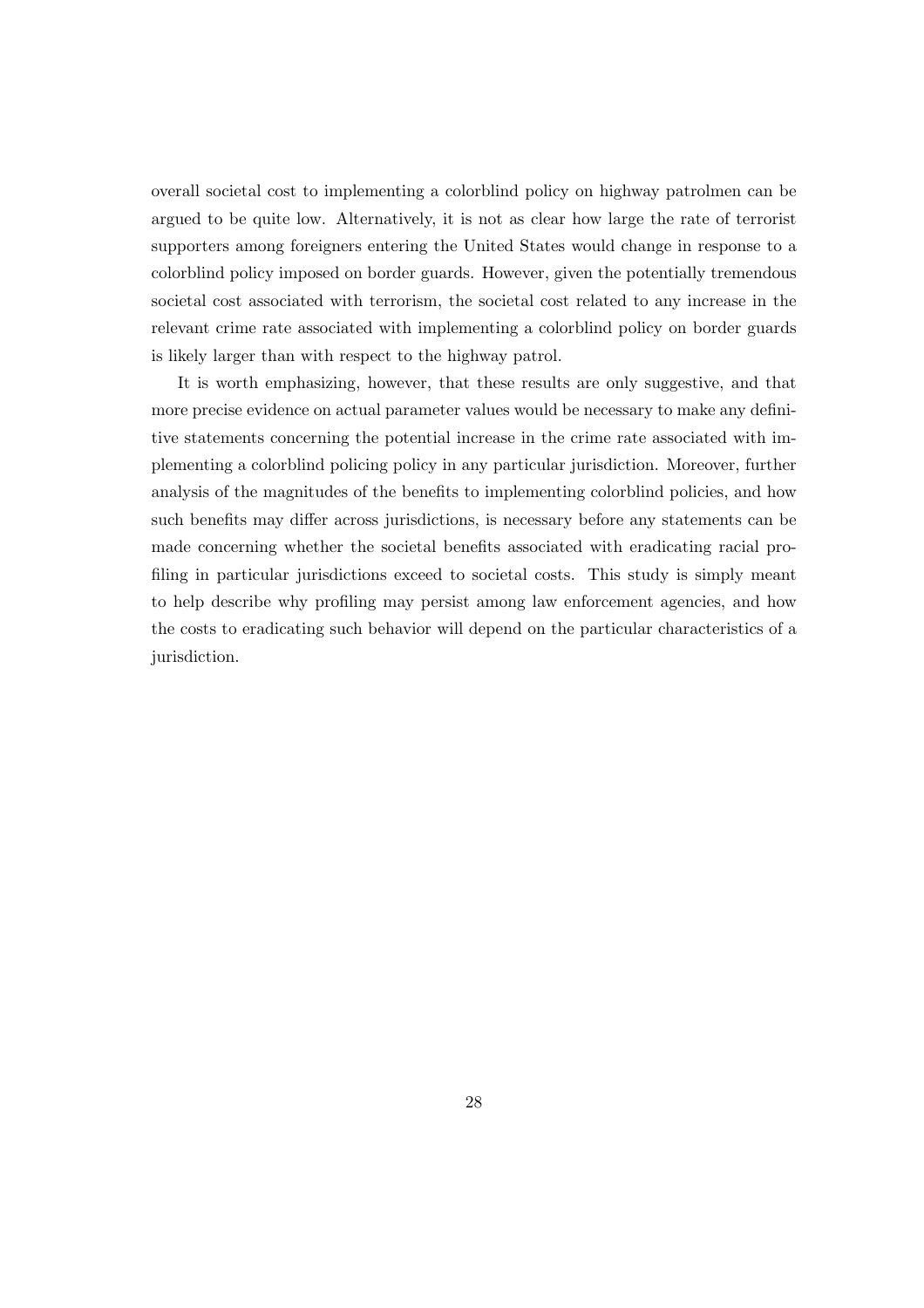# Appendix

(a) Proof of existence and uniqueness of equilibrium in unconstrained environment

Recall that equilibrium is defined as a pair of beliefs  $\{p_j^e, \pi_j^e\}$  such that

$$
\pi_j^e = \lambda_j [1 - G(\eta p_j^e c)] \tag{12}
$$

and

$$
p_j^e = 1 - F_g(\theta^*(\pi_j^e)).
$$
\n(13)

Hence, the equilibrium value for the proportion of race j carrying contraband,  $\pi_j^e$ , can be found by substituting equation (13) into equation (12) and solving for  $\pi_j^e$ . Doing this we get

$$
\pi_j^e = \lambda_j [1 - G(\eta [1 - F_g(\theta^*(\pi_j^e))]c)] \tag{14}
$$

Existence of such a  $\pi_j^e$  can be confirmed by first noting that equation (14) is continuous mapping of a non-empty, convex, compact set  $(i.e. [0,1])$  onto itself. Hence, Brouwer's fixed point theorem can be directly applied to confirm existence of a solution to equation (14).

Moreover, this equilibrium value is unique. To see why this is true, first note that the derivative of the left-hand side of equation (14) with respect to  $\pi_j^e$  is strictly positive. Taking the derivative of the right-hand side of equation (14) with respect to  $\pi_j^e$  we get

$$
\lambda_j g(\eta[1 - F_g(\theta^*(\pi_j^e))]c)\eta f_g(\theta^*(\pi_j^e)) \frac{\partial \theta^*(\pi_j^e)}{\partial \pi_j^e}c \tag{15}
$$

Since  $\frac{\partial \theta^*(\pi_j^e)}{\partial \pi^e}$  $\frac{\sum_{i=1}^{N} x_i}{\partial \pi_i^e} \leq 0$ , the above expression is weakly negative, meaning the right-hand side of equation (14) is weakly decreasing in  $\pi_j^e$ . Therefore, there can be only one value for  $\pi_j^e$  that equates the right-hand side with the left-hand side of equation (14).

Finally, equation (13) shows that  $p_j^e$  can then be directly calculated using the unique  $\pi_j^e$ .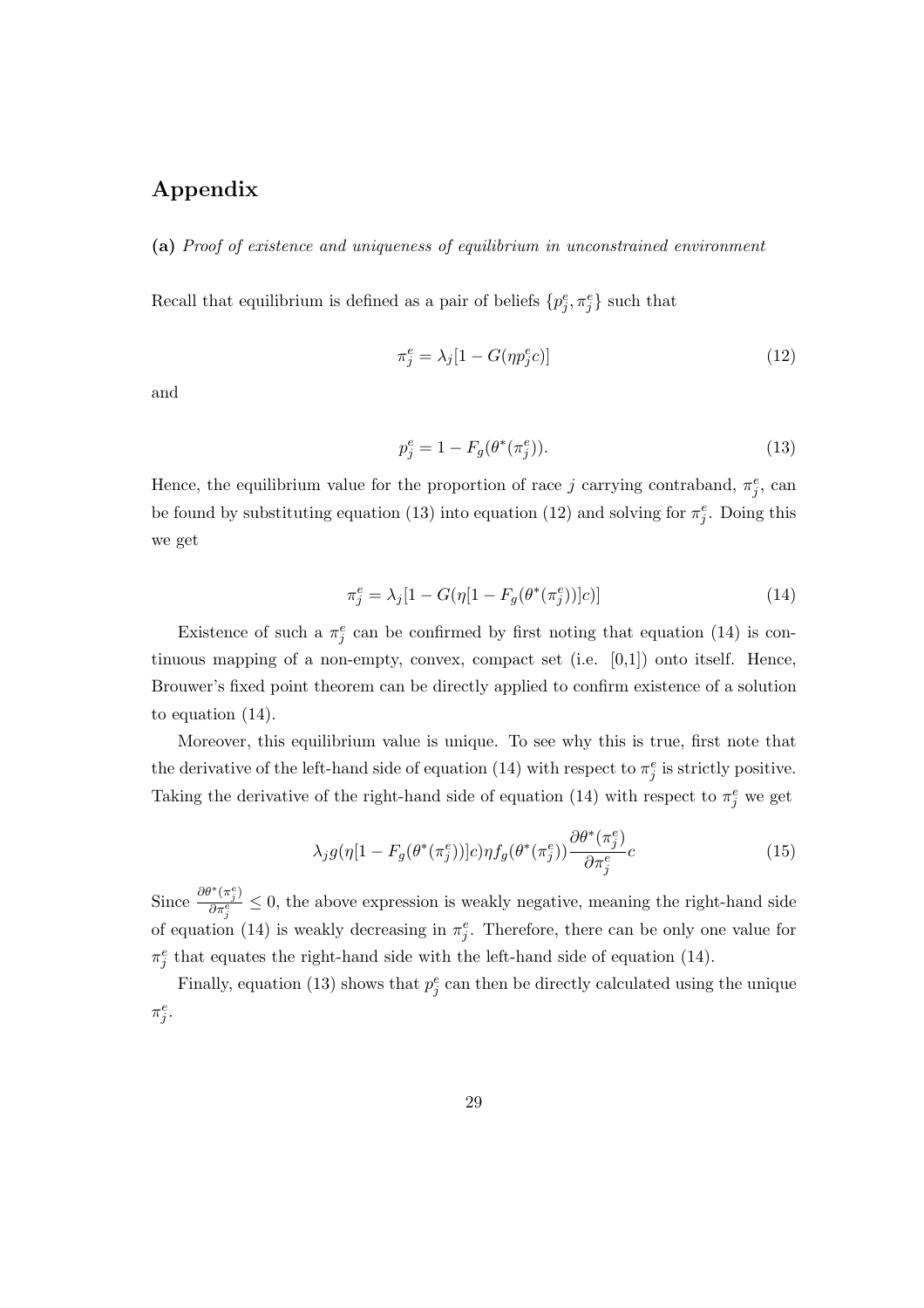# (b) Proof that if  $\lambda_b > \lambda_a$ , then  $\pi_b^e > \pi_a^e$

To prove this assertion, it is sufficient to prove that  $\pi_j^e$  is strictly increasing in  $\lambda_j$ . Taking the derivative of the right-hand side of equation (14) with respect to  $\lambda_j$  gives

$$
[1 - G(\eta[1 - F_g(\theta^*(\pi_j^e))]c))]
$$

Since the above expression is strictly positive, we know the right-hand side of equation (14) is increasing in  $\lambda_j$ . Therefore, as  $\lambda_j$  increases, in order maintain equality in equation (14),  $\pi_j^e$  must also increase, as by doing so the left-hand side of equation (14) will increase and right-hand side of equation (14) will decrease (by equation (15)).

#### (c) Proof of existence and uniqueness of equilibrium in colorblind environment

Note that equilibrium can be defined by a pair of beliefs  $\{p^c, \Pi^c\}$  such that

$$
\Pi^{c} = \beta \lambda_b [1 - G(\eta p^c c)] + (1 - \beta) \lambda_a [1 - G(\eta p^c c)] \tag{16}
$$

and

$$
p_b^c = p_a^c = p^c = 1 - F_g(\theta^*(\Pi^c)).
$$
\n(17)

Now, note that equation (16) can be re-written as

$$
\Pi^c = \lambda_c [1 - G(\eta p^c c)],\tag{18}
$$

where  $\lambda_c = [\beta \lambda_b + (1 - \beta) \lambda_a]$ . Since these equations are of the same form as equations (13) and (12), the same argument as above can be used to prove existence and uniqueness of  $\Pi^c$  and  $p^c$ .

# (d) Proof that if  $\lambda_b > \lambda_a$ , then  $\pi_b^e > \Pi^c > \pi_a^e$

As above, define  $\lambda_c = [\beta \lambda_b + (1-\beta)\lambda_a]$ . Given this definition, then we know  $\lambda_b > \lambda_c > \lambda_a$ . From the proof in part (b) above, we then know that  $\pi_j^e$  is increasing in  $\lambda_j$ , proving this assertion.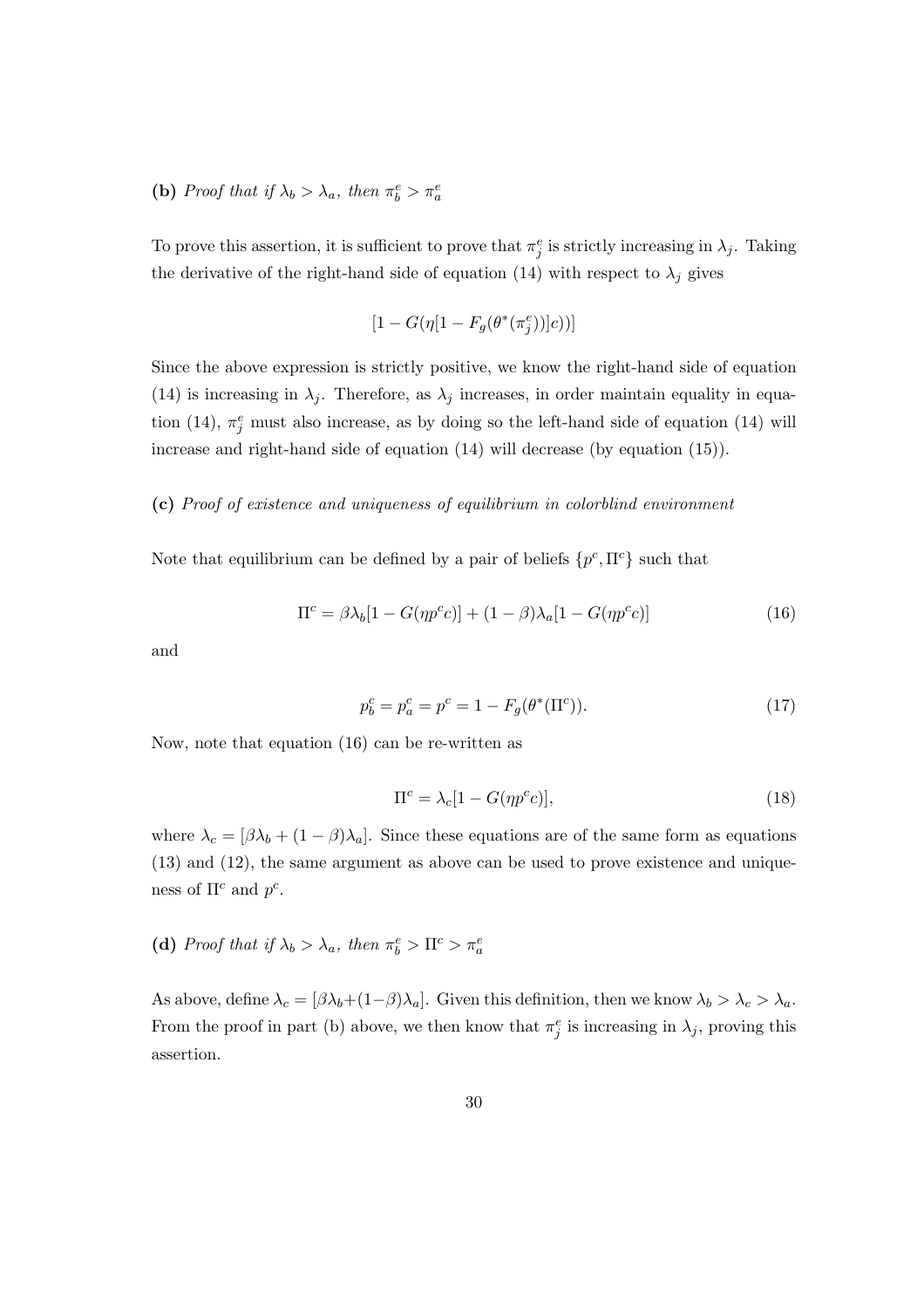### References

- [1] Bush, George W., Memorandum for the Attorney General on Racial Profiling, February 2001.
- [2] Aiger, Dennis J. and Glen G. Cain, "Statistical Theories of Discrimination in the Labor Market," Industrial and Labor Relations Review, Jan. 1977, pp. 3-33.
- [3] Arrow, Kenneth J., "The Theory of Discrimination" in Orley Ashenfelter and Albert Rees, eds., Discrimination in Labor Markets, Princeton, NJ: Princeton University Press, 1973, pp. 3-33.
- [4] Coate, Stephen and Glenn Loury, "Will Affirmative Action Eliminate Negative Stereotypes?," American Economic Review, December 1993, 83, 1220-1240.
- [5] Cornell, Bradford and Ivo Welch, "Culture, Information, and Screening Discrimination," Journal of Political Economy, vol. 104, no. 3, 1996, pp. 542-571.
- [6] Farmer, Amy and Dek Terrell, "Crime Versus Justice: Is There a Trade-off?", Journal of Law and Economics, October 2001.
- [7] Farrell, Amy, Jack McDevitt, Shea Cronin, Erica Pierce, "Rhode Island Traffic Stop Statistics Act Final Report," Northeastern University Institute on Race and Justice, June 30, 2003.
- [8] Hernandez-Murillo, Ruben, and John Knowles, "Racial Profiling or Rascist Policing?: Testing in Aggregate Data," Working Paper, University of Pennsylvania, April 2003.
- [9] Knowles, John, Nicola Persico, and Petra Todd, "Racial Bias in Motor Vehicle Searches: Theory and Evidence," Journal of Political Economy, vol. 109(1), 2001.
- [10] Lundberg, Shelly and Richard Startz, "Private Discrimination and Social Intervention in Competitive Markets," American Economic Review, Vol. 73-3, Jan. 1983, pgs. 340-347.
- [11] Los Angeles Police Department, Citywide Driver Data, "Posting of Motor Vehicle and Pedestrian Stop Data,"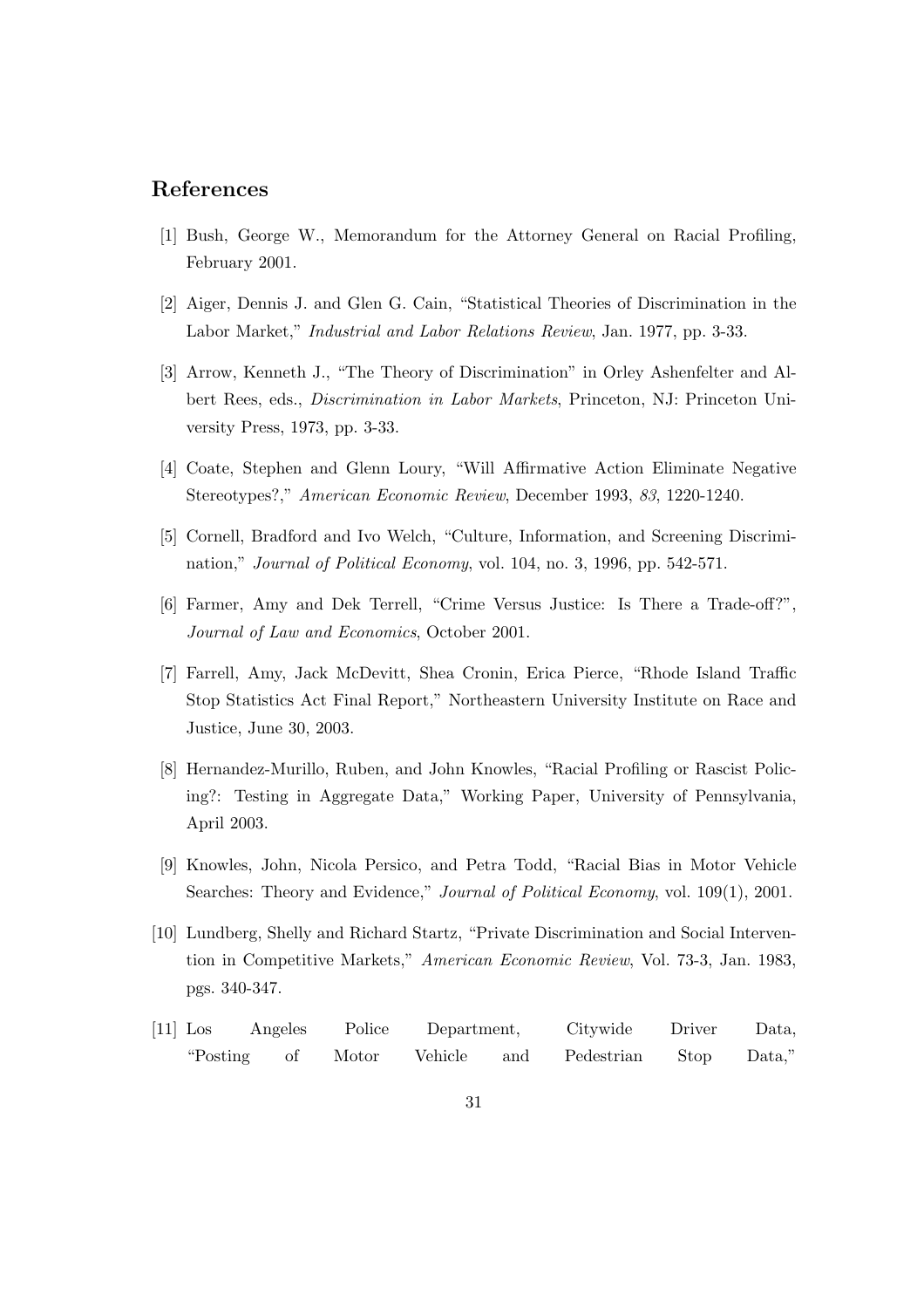http://lapdonline.org/pdf files/boi/consent decree fdr 02 07 11.pdf, data covering July 1, 2002 - November 30, 2002.

- [12] Moro, Andrea, and Peter Norman, "Affirmative Action in a Competitive Economy," Journal of Public Economics, vol. 87(3), March 2003.
- [13] Persico, Nicola, "Racial Profiling, Fairness, and Effectiveness of Policing," The American Economic Review, vol. 92(5), December 2002.
- [14] Phelps, Edmund S., "The Statistical Theory of Racism and Sexism," American Economic Review, September 1972, 62, 659-61.
- [15] Racial Profiling Data Collection Resource Center, "Legislation and Litigation," http://www.racialprofilinganalysis.neu.edu/legislation.php, accessed October 30, 2003.
- [16] Ramirez, Deborah, Jack McDevitt, and Amy Ferrell, "A Resource Guide on Racial Profiling Data Collection Systems: Promising Practices and Lessons Learned," Monograph, U.S. Department of Justice, November 2000.
- [17] Verniero, Peter, and Paul H. Zoubek, "Interim Report of the State Police Review Team Regarding Allegations of Racial Profiling," New Jersey Office of the Attorney General, http://www.state.nj.us/lps/intm 419.pdf, April 20, 1999.